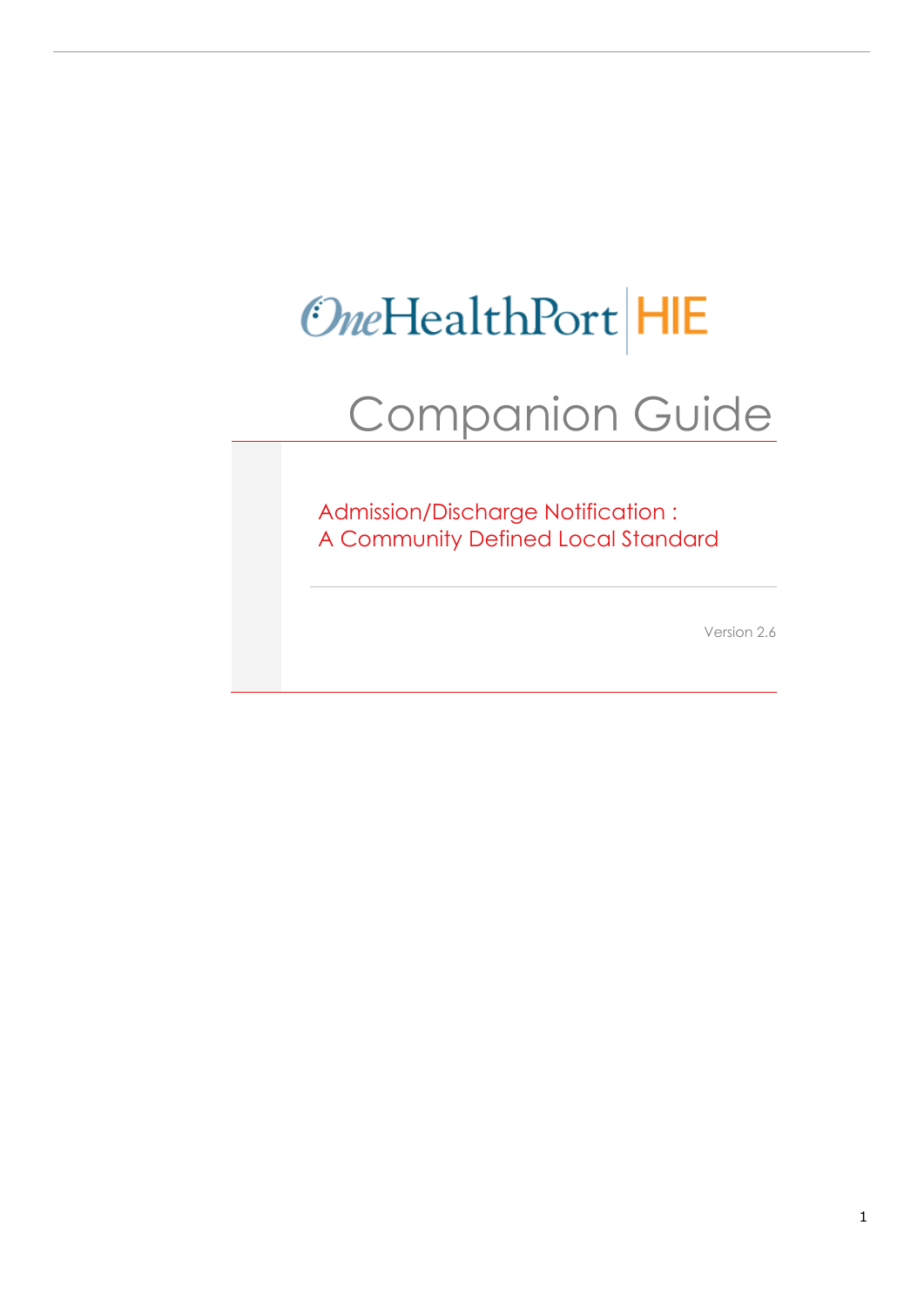### Table of Contents

| 1. | <b>DOCUMENT CHANGE HISTORY</b>                                                                                                                                                                                                                                                   |                            | 3 |
|----|----------------------------------------------------------------------------------------------------------------------------------------------------------------------------------------------------------------------------------------------------------------------------------|----------------------------|---|
| 2. | <b>INTRODUCTION</b><br>2.1 Overview<br>2.2 In Scope<br><b>2.3 Connectivity Options</b><br>2.4 Assumptions for ADN Transaction                                                                                                                                                    | 3<br>4<br>4<br>4           | 3 |
| 3. | <b>PROCESS FLOW</b><br>3.1 High Level Process<br>3.2 High Level Process Flow Diagram<br>3.3 Process detail in the HIE HUB:                                                                                                                                                       | 5<br>6<br>$\overline{7}$   | 5 |
| 4. | <b>BUSINESS LOGIC - CENSUS vs. ADN</b><br>4.1 Flat File formats for the ADN or Census input                                                                                                                                                                                      | 8                          | 8 |
| 5. | STRUCTURE OF PAYLOAD FILES<br>5.1 Flat file general information<br>5.2 Admission/Discharge Notification Header Representations                                                                                                                                                   | 9<br>9                     | 9 |
| 6. | <b>FIELD SPECIFICATIONS FOR PAYLOAD</b>                                                                                                                                                                                                                                          | 11                         |   |
| 7. | ACKNOWLEDGEMENTS (ADN_ACK)<br>7.1 File Header Record format: Acknowledgement from the Health Plan or the HIE to the Hospital17<br>7.2 Field Specifications for Acknowledgements<br>7.3 Field Specifications for Acknowledgement (ADN_ACK) from HEALTH PLAN or HIE to Hospital 19 | 17<br>18                   |   |
| 8. | <b>ERROR AND EXCEPTION HANDLING</b><br>8.1 Error Handling for File Format Errors<br>8.2 Error handling related to non-participating health plans<br><b>8.4 Exception Handling</b><br>8.5 Exception handling related to non-delivery from the HIE hub.                            | 20<br>20<br>20<br>21<br>21 |   |
| 9. | FILE NAMING CONVENTIONS                                                                                                                                                                                                                                                          | 21                         |   |
|    | 10. SAMPLE TRANSACTIONS<br>10.1 Sample ADN_Census file from Hospitals to HIE<br>10.2 Sample files from HIE to Health Plans (mixed ADN and Census)<br>10.3 Sample ACK file from the HIE (or Health Plan) to an individual Hospital                                                | 22<br>22<br>22<br>23       |   |
|    | <b>ROUTING IDENTIFIERS</b><br>11.                                                                                                                                                                                                                                                | 23                         |   |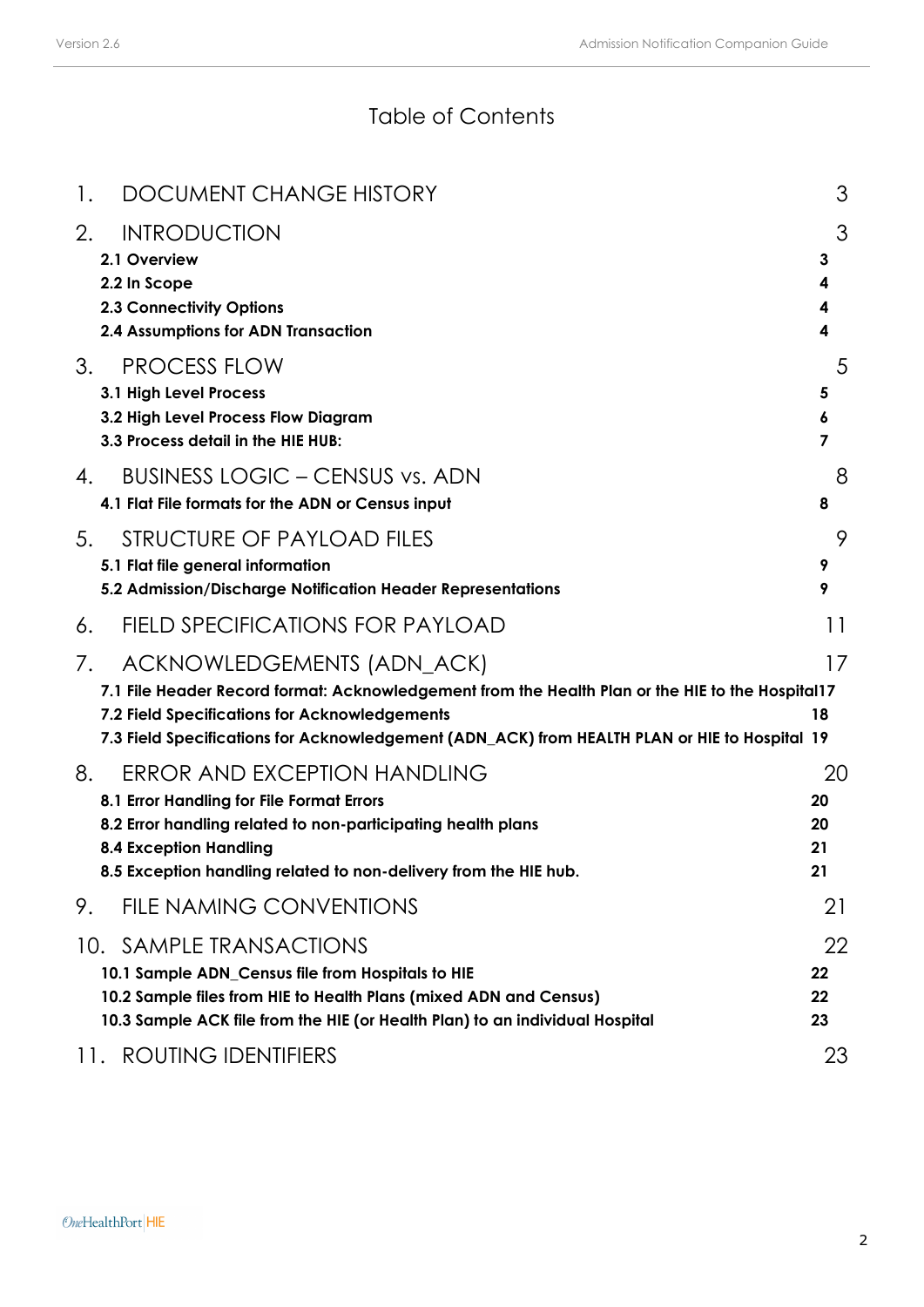### <span id="page-2-0"></span>1. DOCUMENT CHANGE HISTORY

| Document Name: Admission/Discharge Notification |                   |                    |                                                                                                                                                                                                                                                                                                                                                                                                                                                                                                                                                                                                                                                                      |  |  |  |  |  |
|-------------------------------------------------|-------------------|--------------------|----------------------------------------------------------------------------------------------------------------------------------------------------------------------------------------------------------------------------------------------------------------------------------------------------------------------------------------------------------------------------------------------------------------------------------------------------------------------------------------------------------------------------------------------------------------------------------------------------------------------------------------------------------------------|--|--|--|--|--|
| <b>Version</b>                                  | <b>Issue Date</b> | <b>Modified By</b> | Comments/Reason                                                                                                                                                                                                                                                                                                                                                                                                                                                                                                                                                                                                                                                      |  |  |  |  |  |
| 1.0                                             | 12/06/2012        | Rhonda May         | First release of Production ADN Companion Guide                                                                                                                                                                                                                                                                                                                                                                                                                                                                                                                                                                                                                      |  |  |  |  |  |
| 1.1                                             | 01/15/2013        | Rhonda May         | Correction in error handling for files with a record that<br>has no health plans participating in the ADN transaction                                                                                                                                                                                                                                                                                                                                                                                                                                                                                                                                                |  |  |  |  |  |
| 1.2                                             | 01/17/2013        | Rhonda May         | Correction in error handling when Health Plans are not<br>available for delivery of ADN CENSUS files.                                                                                                                                                                                                                                                                                                                                                                                                                                                                                                                                                                |  |  |  |  |  |
| 1.3                                             | 02/04/2013        | Rhonda May         | Clarification on line terminators.                                                                                                                                                                                                                                                                                                                                                                                                                                                                                                                                                                                                                                   |  |  |  |  |  |
| 1.4                                             | 3/27/2013         | Rhonda May         | Section 3.2 - Updated high-level process graphic.<br>Section 3.3 - Updated graphic for flat files delivered to<br>health plans.<br>Section 5.2.1 - Updated for maximum record row count<br>Section $6.1 -$<br>$\bullet$<br>Change in CorelD field to accommodate<br>hospital acknowledgment returning health plan<br>name included in submission file, for<br>ADN Census payload.<br>Deleted health plan preferences. This<br>$\bullet$<br>information should be shared, discussed, and<br>agreed upon in business discussions.<br>Section 7 - Updated for changes in CorelD<br>Section 10.2 - Updated for changes in CorelD<br>Section 11 - Added Molina Healthcare |  |  |  |  |  |
| 1.4                                             | 11/11/2013        | Rhonda May         | Updated Trading partner routing id map with additional<br>entity information.                                                                                                                                                                                                                                                                                                                                                                                                                                                                                                                                                                                        |  |  |  |  |  |
| 2.0                                             | 12/12/2013        | <b>Sue Merk</b>    | Change for routing by routing identifier rather than<br>insurance plan name. Addition of payload record limit<br>of 1,000 records for hospital file submissions. Routing<br>identifier section update.                                                                                                                                                                                                                                                                                                                                                                                                                                                               |  |  |  |  |  |
| 2.1                                             | 9/17/2014         | Rhonda May         | Eliminate time window restrictions<br><b>Add Discharge Disposition</b><br>Update table for new trading partners                                                                                                                                                                                                                                                                                                                                                                                                                                                                                                                                                      |  |  |  |  |  |
| 2.2                                             | 10/8/2014         | Rhonda May         | Corrected error in table of routing identifiers                                                                                                                                                                                                                                                                                                                                                                                                                                                                                                                                                                                                                      |  |  |  |  |  |
| 2.3                                             | 3/21/2017         | Rhonda May         | Added Swedish facilities to routing identifiers table                                                                                                                                                                                                                                                                                                                                                                                                                                                                                                                                                                                                                |  |  |  |  |  |
| 2.4                                             | 4/18/2019         | Kelly Llewellyn    | Changed guide name from Canonical to Companion,<br>Added EvergreenHealth Medical Center to routing<br>identifiers table                                                                                                                                                                                                                                                                                                                                                                                                                                                                                                                                              |  |  |  |  |  |
| 2.5                                             | 5/7/2019          | Kelly Llewellyn    | Updated Group Health Cooperative to Kaiser<br>Permanente Washington Region                                                                                                                                                                                                                                                                                                                                                                                                                                                                                                                                                                                           |  |  |  |  |  |
| 2.6                                             | 1/23/2020         | Kelly Llewellyn    | Removed Seattle Children's from hospital participant<br>list                                                                                                                                                                                                                                                                                                                                                                                                                                                                                                                                                                                                         |  |  |  |  |  |

### <span id="page-2-1"></span>2. INTRODUCTION

### <span id="page-2-2"></span>**2.1 Overview**

The Washington State Administrative Simplification Program Admission/Discharge Notification (ADN) process team identified a minimum data set to simplify and automate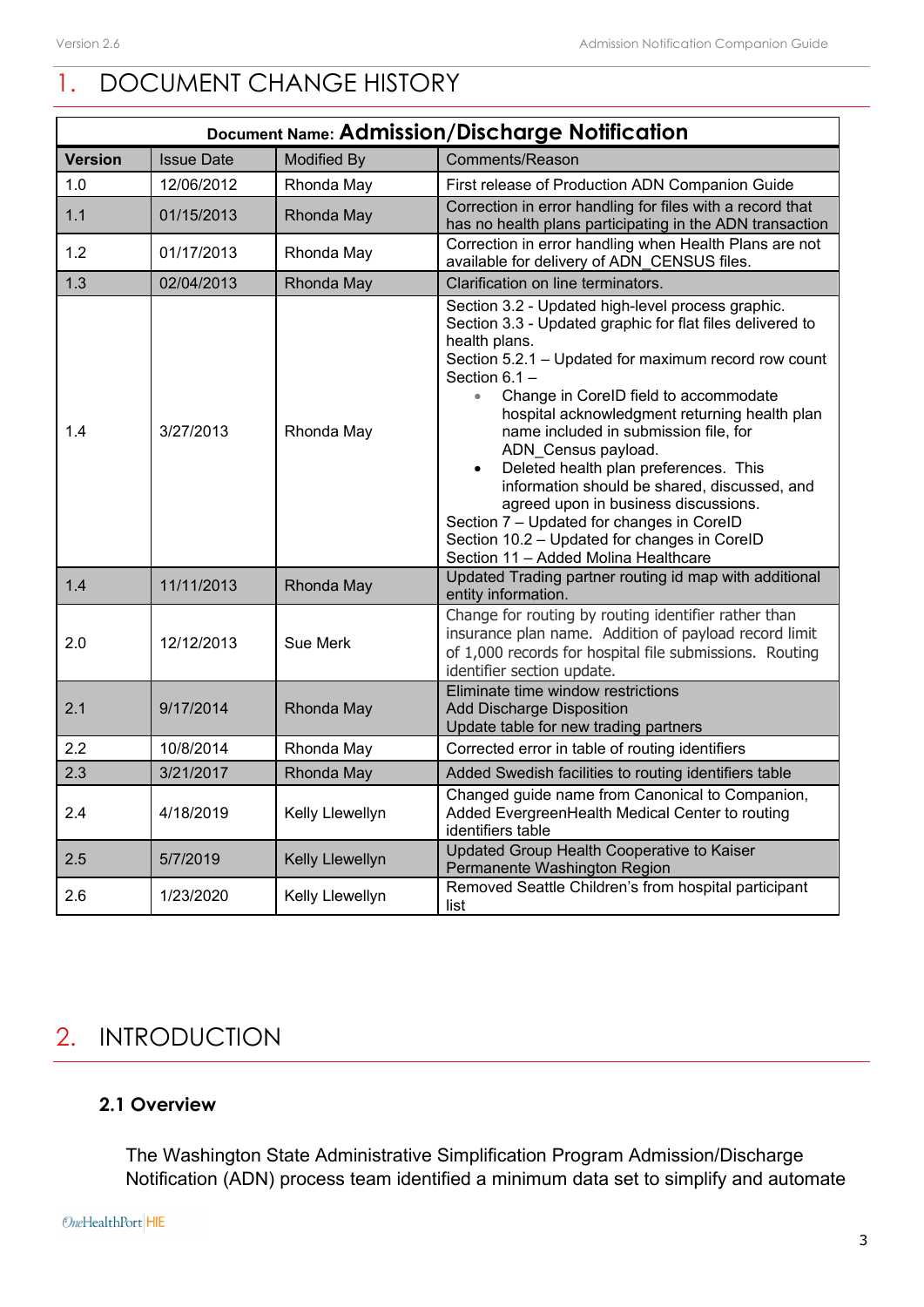the communication between inpatient facilities and health plans and payers when a patient is admitted and discharged.

Organizations trading the ADN transaction can expect to:

- meet the legislative voluntary-adoption expectation for administrative simplification prior to regulatory mandate
- eliminate the inefficient manual telephonic and fax notifications and follow-up calls that exist in current processes
- operate with a transaction standard and consistent reporting processes
- electronically exchange and record a core identification number that acts as proof of notification
- experience operational efficiencies through automation of data exchanged into operational workflows

### <span id="page-3-0"></span>**2.2 In Scope**

This Companion Guide defines the Admission/Discharge Notification standard transaction and is unique to OneHealthPort. The document consists of the following sections:

- A high level message process flow
- Message structure of the ADN:
	- o ADN Header Representation
	- o ADN Body Representation
- Sample File Formats

Due to the lack of a widely accepted national standard, this community defined local standard is limited to a pipe-delimited flat-file format. In May, 2014 customers currently trading and planning for the adoption of the ADN transaction gathered and discussed movement toward adoption of the X12 5010 278N Health Care Services Review – Notification standard. The group determined the current local standard being traded was sufficient for their needs, contained substantially the same content as the X12 standard, and there would be little value gained by a change to the X12 5010 278N standard at this time.

### <span id="page-3-1"></span>**2.3 Connectivity Options**

- Health Plans must be able to provide an AS2 protocol that provides a receipt or MDN message back to the HIE HUB when ADN files are delivered to the individual Health Plan, or Health Plans can utilize an HIE supplied Activator to provide the required receipt for files from the HIE. In all cases, the HIE will create the line-level ACK file for each hospital from the receipt or MDN acknowledgement of the ADN file supplied to the Health Plan by the HIE.
- Hospitals submitting Admission Notification files can use an HIE approved connectivity method such as an HIE Activator or AS2 for secure transmission of transactions to and from HIE.

### <span id="page-3-2"></span>**2.4 Assumptions for ADN Transaction**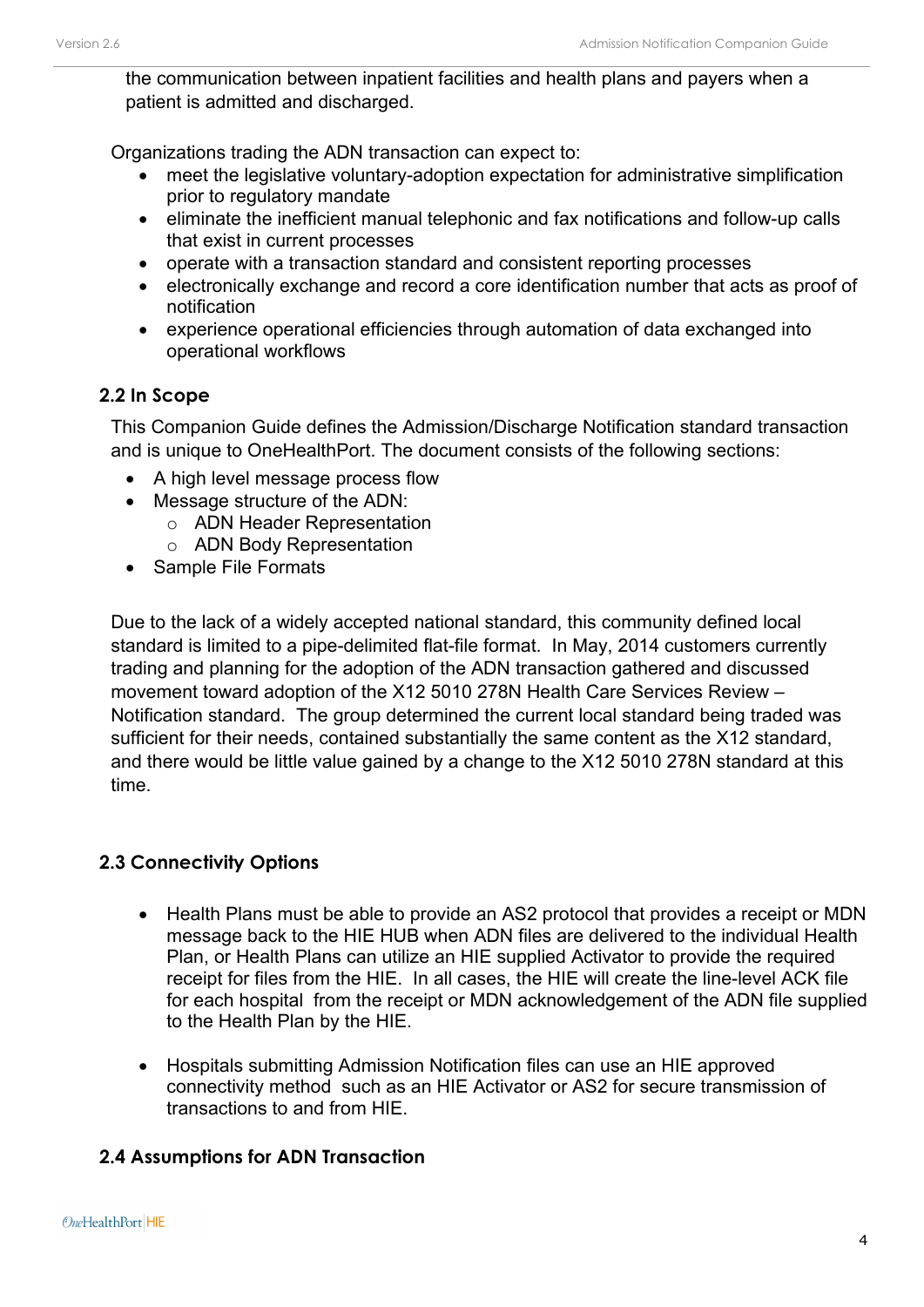- It is generally expected that hospitals will deliver ADN files daily between 00:01 and 04:00 shortly after the hospital census is typically run,
- Additional submissions of ADN files throughout the day may happen as patient discharges or additional admissions occur
- Hospitals using the CENSUS option are generally expected to submit only one file daily
- Health plans will accept the ADN file submissions as they occur and incorporate the information into their downstream reporting and/or care management processes as appropriate for their organizational workflows
- The HIE will produce acknowledgement messages and deliver to hospitals based on receipt of the ADN submissions by health plans as evidenced by message delivery notifications (MDNs)
- The HIE will have normally recurring polling intervals where it looks for transactions to process; polling window periods will be set in 15 minute increments of time between 04:01 and 23:59. Polling intervals can be adjusted to best support business needs of trading partners as a whole.
- Trading partners will receive alerts if the expected hospital file submissions do not occur between 00:01 and 04:00.
- Changes in disposition codes on previously reported discharged patients should not cause a record to be re-sent from hospitals to health plans.

### <span id="page-4-0"></span>3. PROCESS FLOW

### <span id="page-4-1"></span>**3.1 High Level Process**

- Patient is admitted to an In-Patient Facility.
- In-Patient Facility must inform Health Plans of the admission within the timeframe established by agreement with the health plan.
- In-Patient Facility creates an ADN or census message in a flat file with the required data fields and sends to the OHP HIE
- The hospital may have multiple naming conventions for the health plan by product or line of business. The routing ID published by the health plan will be used by the hospital to normalize the data and map to the correct routing ID. If the health plan enumerates a unique routing ID for different products or lines of business, separate files will be created for those records. If a health plan enumerates only one routing ID, all health plan naming conventions will be aggregated in a single file for that health plan. For health plans with multiple routing IDs, the HIE will map routing IDs to one or more delivery points (separate Activators or distinct AS2 connections). The OHP HIE will aggregate all hospital file submissions within an open polling window and route to the appropriate trading partner based on the routing id in the message and in the format expected by the trading partner. Any hospital record submissions not included in the initial polling window will be aggregated and sent with the next polling window until all have been delivered.
	- $\circ$  Health Plans listed in the patient record will receive a "Discharge Notice" defined as an admission notice that contains the Discharge DateTime – as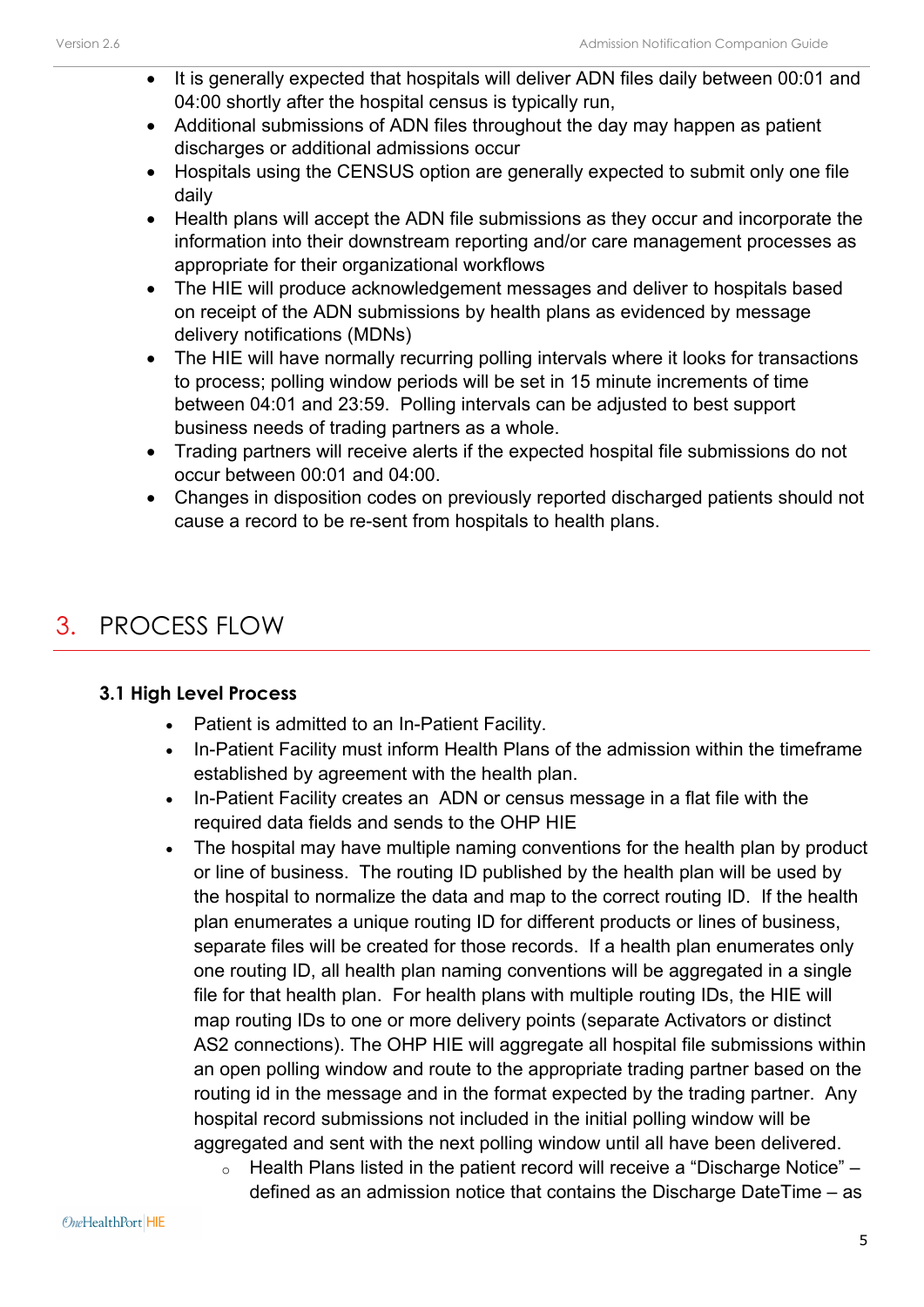soon as the Discharge DateTime appears in the patient record. Time stamps will be Pacific Time.

- $\circ$  Hospitals will send data in the discharge disposition field if such information is in the patient record at the time the discharge notice occurs.
- Upon receipt of delivery from Health plans, OHP HIE will create and package acknowledgements from health plans for each hospital, within an open polling window, and send to the hospitals. Any acknowledgements not included in the initial polling window will be aggregated and sent with the next polling window until all have been delivered
- The hospital that delivers reports for multiple facilities can submit all data in a single file or submit separate files for each facility if the facilities have unique routing IDs. The hospital that submits for multiple facilities can also have multiple delivery points based on the mapping to multiple delivery points (Activators or unique AS2 connections).

### <span id="page-5-0"></span>**3.2 High Level Process Flow Diagram**

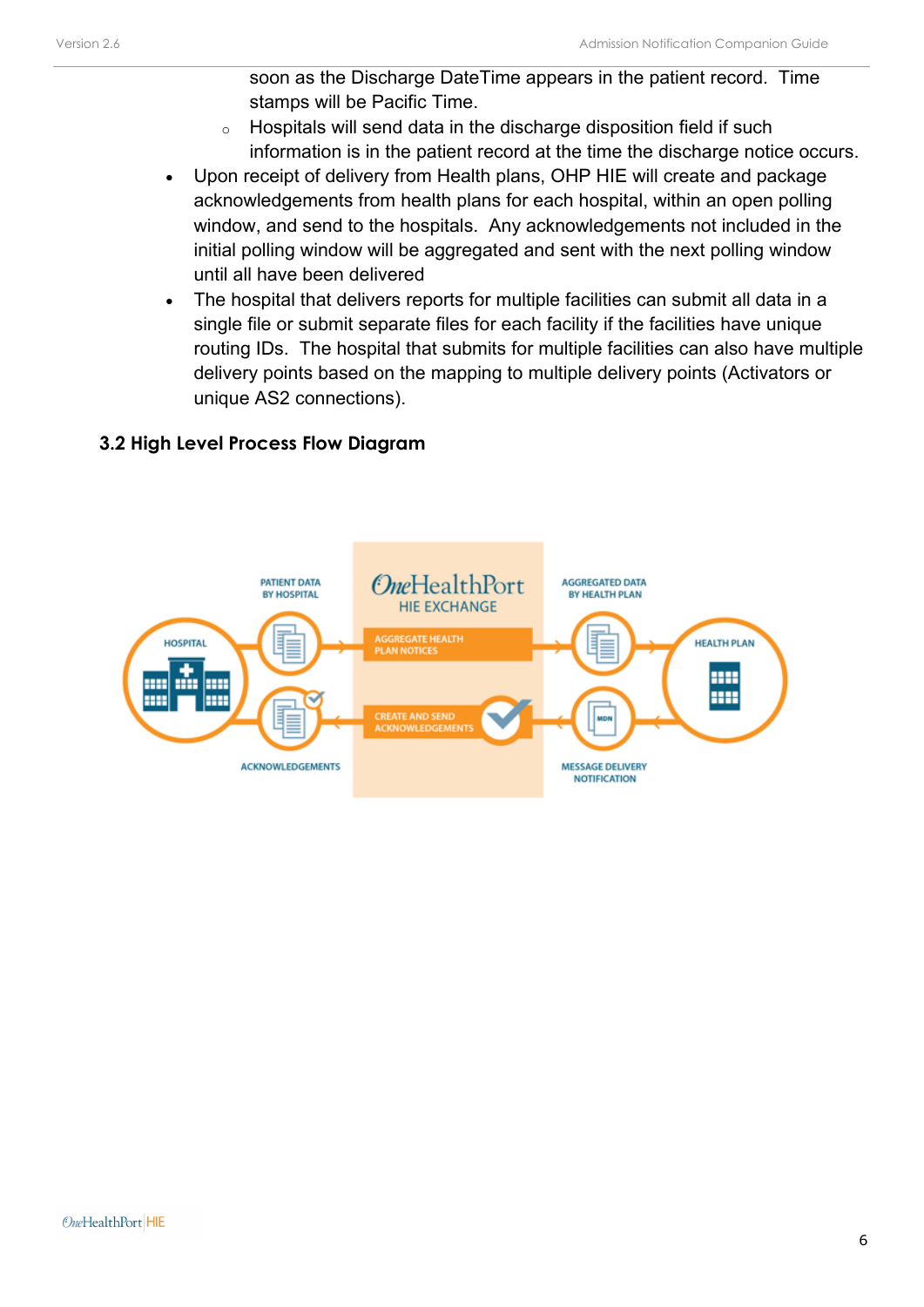### <span id="page-6-0"></span>**3.3 Process detail in the HIE HUB:**



Step 2: Flat files created for multiple health plans

Sort of Hospital records:

1. Every Health Plan listed as Primary, Secondary or Tertiary with a routing ID receives a copy of the patient record they are mentioned in.

2. Every patient record copied includes 1, 2 or 3 health plans copy is of a full patient record.

3. A Health Plan listed as primary, secondary or tertiary may not be participating with the HIE and in that case will not have a routing ID but is included in the patient record for use by the other Health Plans coordinating benefits on the patient.

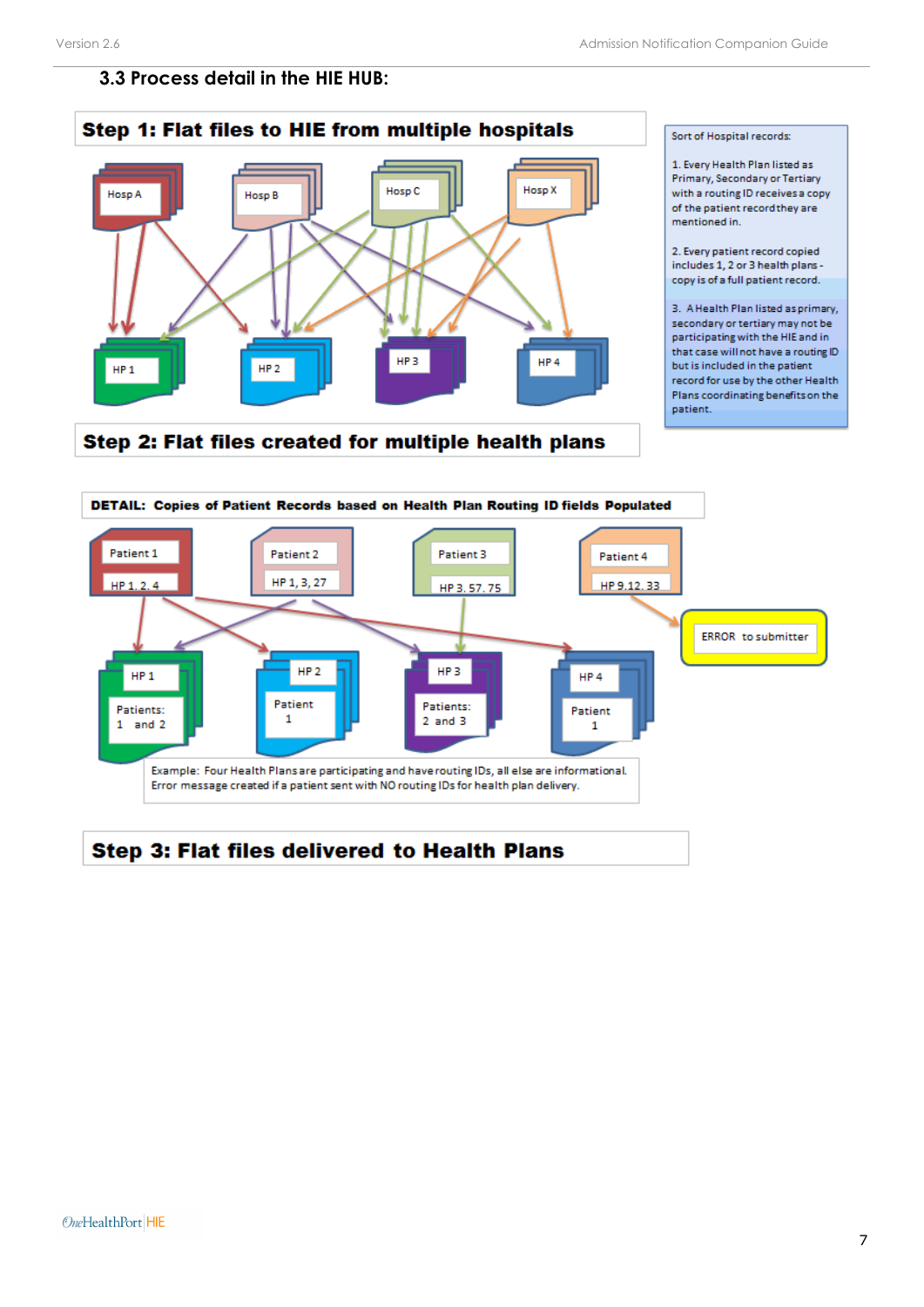

### <span id="page-7-0"></span>Step 5: Deliver flat file of ACKs to Hospitals

### 4. BUSINESS LOGIC – CENSUS vs. ADN

#### <span id="page-7-1"></span>**4.1 Flat File formats for the ADN or Census input**

The HIE will accept flat file formats for the Admission/Discharge Notification rules and the Census rules. The difference between ADN and Census is the trigger from which the data is created. File format and content in both file types are the same.

#### **4.1.1 Census**

Typically, a daily file feed of all admissions, inpatient days and discharges from a single facility for all health plans requiring notification.

- The HIE will route to each health plan (with a routing ID), identified in the daily file, the patient records associated with that individual health plan.
- The health plan will receive flat files for each patient for whom they are identified as providing primary, secondary or tertiary coverage based on business rules maintained by the hospital for each health plan.
- The HIE will route copies to multiple health plans if multiple health plans are identified in the messages with routing ID. A full copy of the patient record is sent to each health plan including the health plan information for coordination of benefits.

### **4.1.2 ADN**

An option for hospitals.

- The ADN is an event notice for admission or discharge only.
- All records from ADN submissions will be routed to all identified health plans using similar copy routing as described under the census.
- All notices have the same content as the census but are generated once at admission and once at discharge and reported in the next reporting window.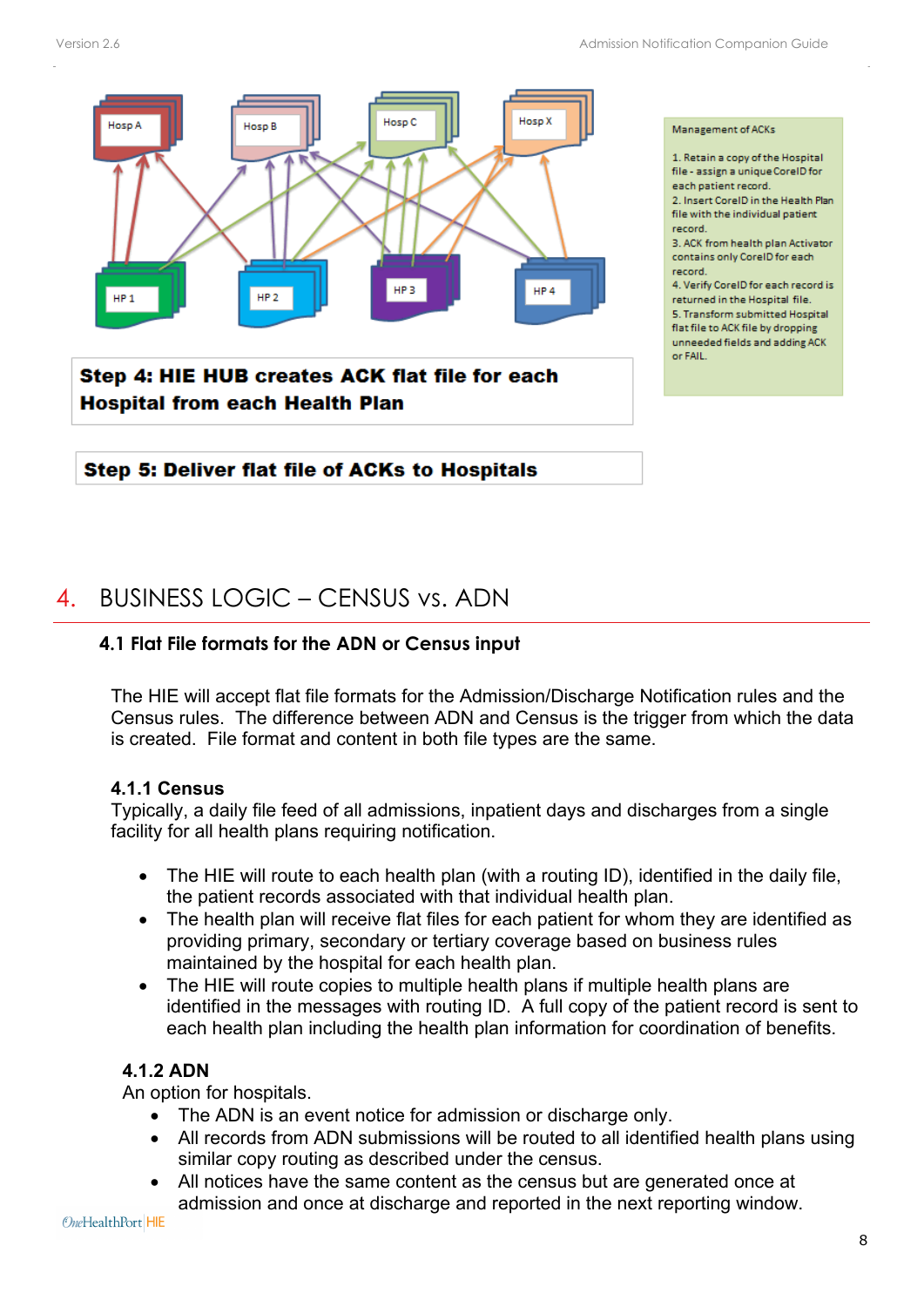#### **4.1.3 Acknowledgments or ACK**

A requirement for each message sent to each health plan. The HIE will generate an ACK at the HUB based on the receipt or delivery of the flat file from the HIE to the health plan (see ACK format below).

### <span id="page-8-0"></span>5. STRUCTURE OF PAYLOAD FILES

#### <span id="page-8-1"></span>**5.1 Flat file general information**

The ADN file format (an input or output option) are OHP HIE local standards that specify the structure and encoding of a patient ADN. Each consists of two sections:

- ADN Header Section
- ADN Patient Record Section

For hospital file submissions a payload record limit of 1000 records has been established. If the payload record count exceeds 1,000 records, submitters will receive a message processing error.

The Patient Records section (shown in the "field specification" table below) of the ADN contains facility related information and patient related information. Each section has been organized to show:

- the best practice recommendation data element
- the narrative block containing the business logic behind the data element
- the HL7 data element equivalent for reference
- whether the data element is required or optional
- the data length
- the data type
- other miscellaneous HL7 reference information for the data field
	- o "usual" message type
	- o "usual" message segment
	- o "usual" sequence

File Data Types are defined as follows:

C = Character. (Can be alpha, numeric, special character and/or combinations of all types)

D = Date/Time (field validated for not to exceed 17 characters, all times are Pacific, time portion may be dropped or "0" filled if unknown i.e., Date of Birth) N = Numeric

#### <span id="page-8-2"></span>**5.2 Admission/Discharge Notification Header Representations**

The ADN Header includes various summary parameters as described below:

#### **5.2.1 Hospital Flat File Header Record format: Submission from Hospital to the HIE.**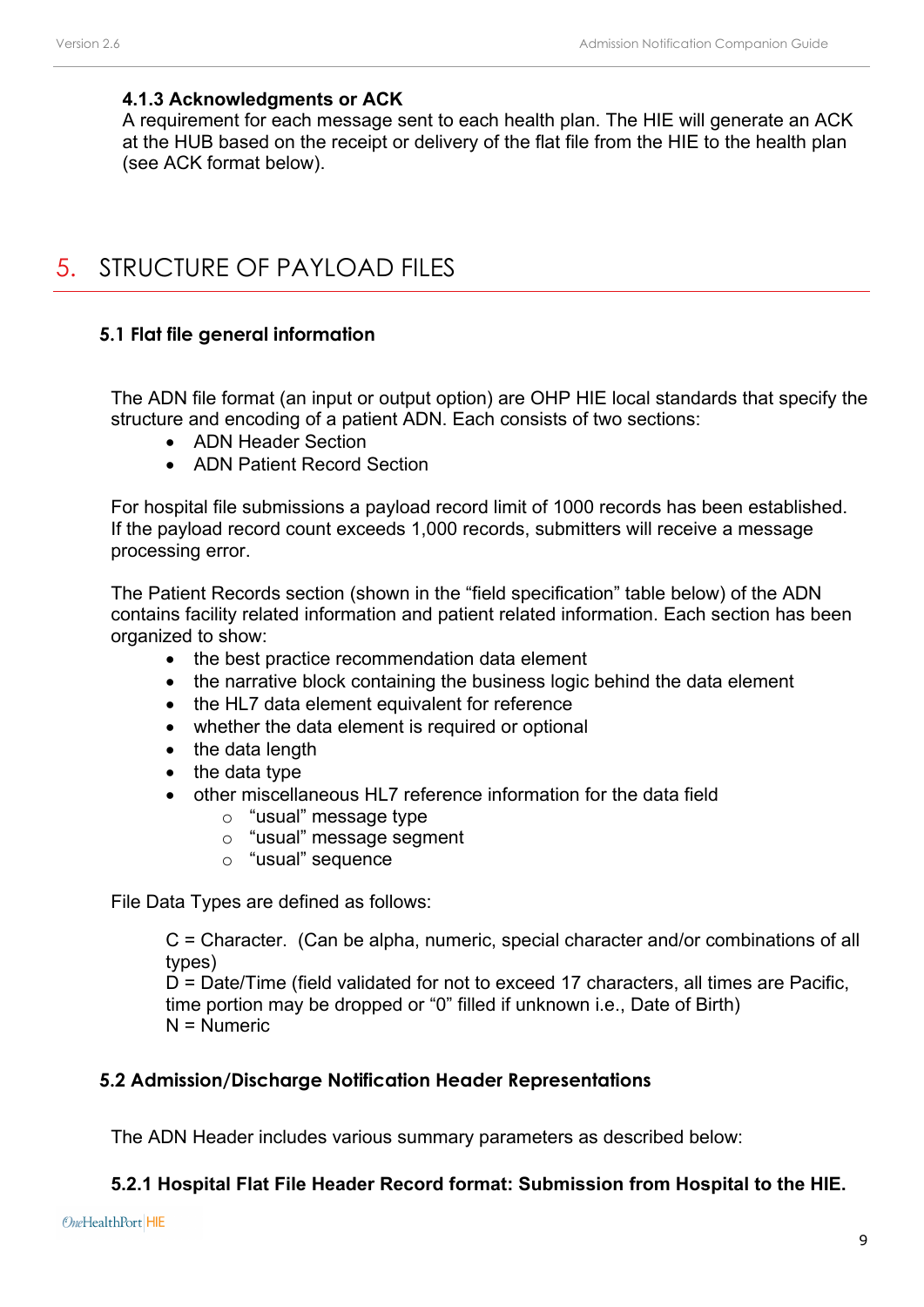The file format requires a specific file header, one per file. The following file format is for files submitted by the hospitals to the HIE Hub.

#### **Input File Format:**

OHP requires the file supplied be a pipe ('|') separated file.

- Each file should contain a single header row with the following **header fields**:
	- "HDR" is the first string in the header record indicating it is a header record.
	- Document Type = ADN or Census **(case sensitive)**
	- File Creation Date/Time (yyyymmdd hhmmssss) (Pacific Time)
	- Record count
	- Sender OrgID (format is ccccccnn)
	- Name of Sending Organization

The header field names do not appear in the header row.

Row ends are designated by 3 or more pipe delimiters and a line feed (Hex 0A). The maximum record row count for any given file cannot exceed 1000.

Example header row for ADN file:

HDR|ADN|20120807 18301800|16| ccm55b00|Virginia Mason Medical Center||||||

The sample file is a ADN document and was created by Virginia Mason Medical Center on August 7, 2012 at 6:30 PM and 18:00 seconds with 16 records. The OHP OrgID for Virginia Mason Medical Center is " ccm55b00".

Example header row for Census file :

HDR|Census|20120807 18301800|16| ccm55b00|Virginia Mason Medical Center||||||

### **5.2.2 File Header Record format: Submission from the HIE to the Insurance Plan**

Health Plans will receive a flat file with the following format : One header record per file

- HDR as header identifier
- File name of ADN CENSUS
- HIE DateTimestamp (Pacific Time) supplied by OHP HIE HUB at file creation
- Record count in file
- Receiving Insurance Plan
- Receiving Insurance Plan routing ID

Field names do not appear in header or rows Each row represents a full and unique patient record with all facility information Each row line terminator will be a line feed (Hex 0A).

Example header row (informational):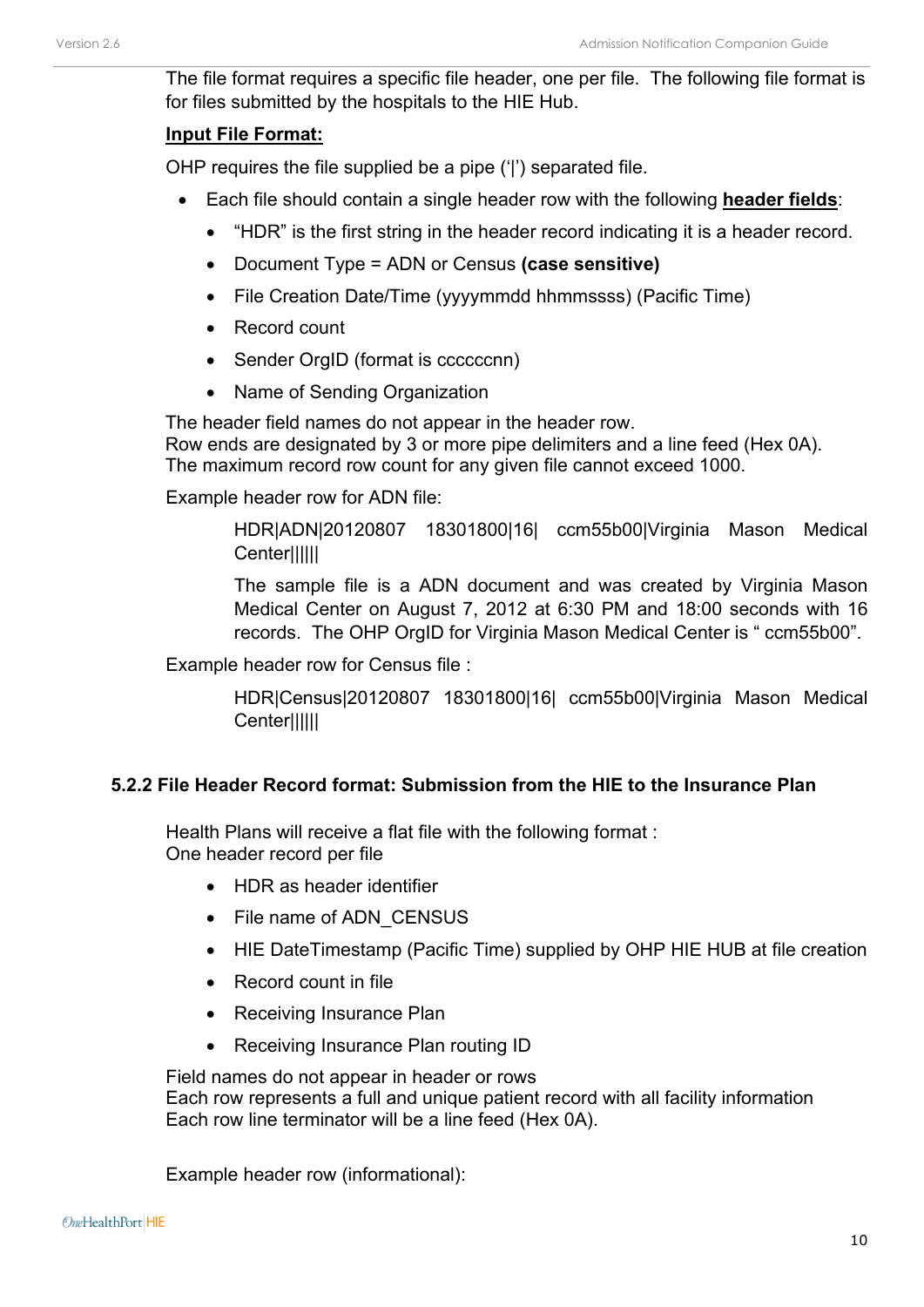#### HDR|ADN\_CENSUS|HIE DateTimestamp|record count|ReceivingInsurancePlan|Receiving InsurancePlan Routing ID|||||||

Example of Data content using field names (informational):

SenderOrgIDIRecordTypelCreateDateTimel

FacilityName|FacilityTaxID|FacilityNPI|FacilityAddress|FacilityCity|FacilityState| FacilityZip|ContactPerson|ContactPhone|ContactFax|Encounternumber| PatientName|PtDOB|primaryInsuranceName|primaryInsuranceRoutingID| primaryInsuranceIdentifier|secondaryInsuranceName|secondaryInsuranceRoutingID| secondaryInsuranceIdentifier|tertiaryInsuranceName|tertiaryInsuranceRoutingID| tertiaryInsuranceIdentifier|FacilityPtID|HomePhone|AdmissionDateTime| AttendingDocName|AdmittingDocName|TypeofAdmit|ClinicalServiceType| AdmissionSource|AdmitDiagnosis|ProcedureDescriptionCodes|EstimatedLOS| DischargeDateTime|DischargeDisposition|CoreID||||||| (Highlighted fields are echoed back in the acknowledgement).

### <span id="page-10-0"></span>6. FIELD SPECIFICATIONS FOR PAYLOAD

The ADN contains the facility and patient-specific admission data for each patient record. Each row represents a fully contained patient record with one or more health plans identified in the insurance element.

The table below specifies the fields and associated data types for the ADN.

Note: For Insurance plan information, the first instance of insurance data in the record will be considered primary, the second instance of insurance data in the record will be considered secondary and the third instance of insurance data in the record will be considered tertiary.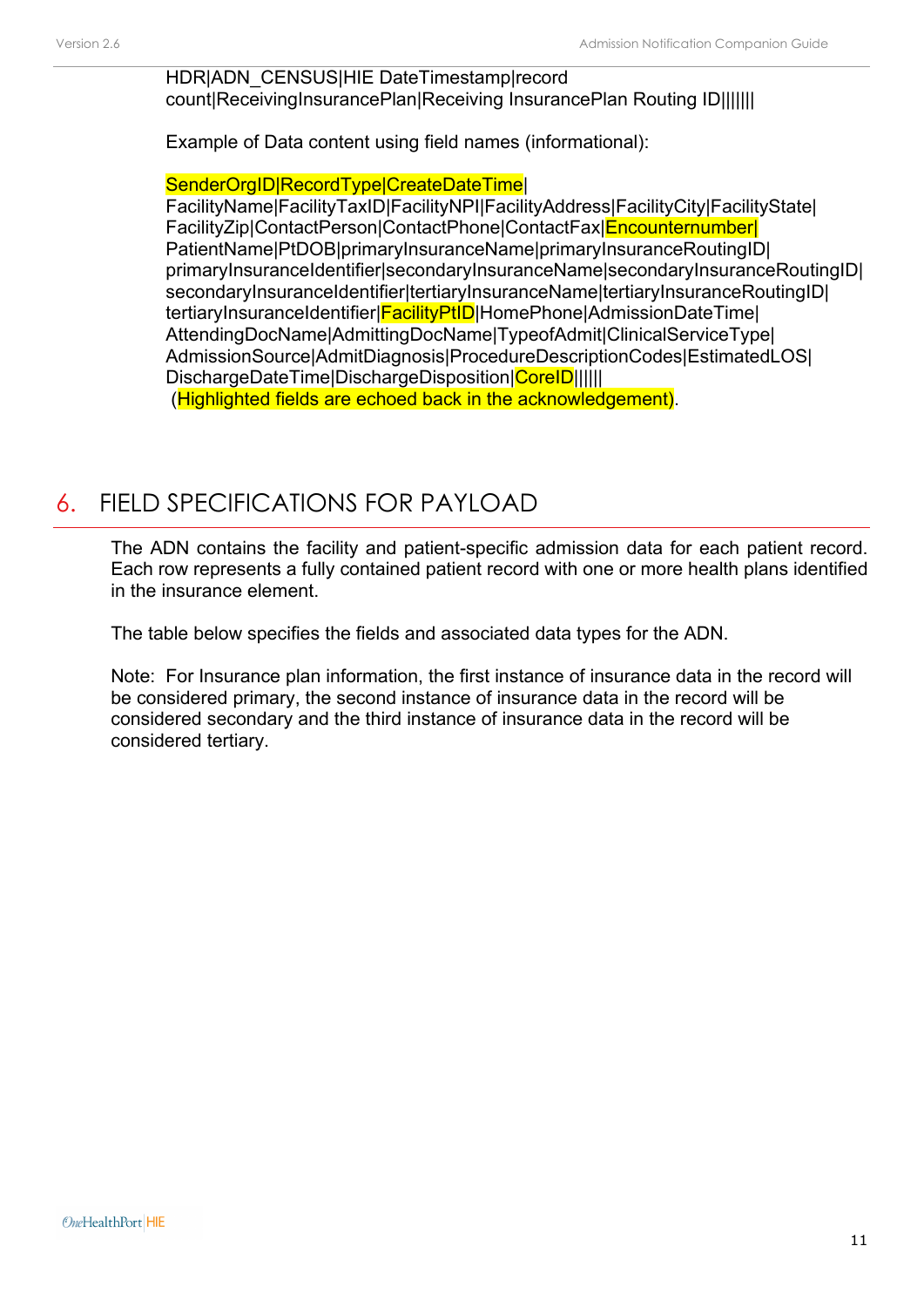### **6.1 Field Specifications for Payload**

| <b>Best Practice Work Team Data</b><br>Element | Business Logic (yellow highlighted fields are in Health Plan<br>payload files only and come from the header record of the<br>Hospital files)                                                                                                                                                                            | Data Element Name<br>or HL7 Data<br>Element<br>(Equivalent) | Required<br>Optional | Length         | Data<br>Type   | HL7<br>Message | HL7<br>Message<br>Segment | HL7<br>Data<br>Type |
|------------------------------------------------|-------------------------------------------------------------------------------------------------------------------------------------------------------------------------------------------------------------------------------------------------------------------------------------------------------------------------|-------------------------------------------------------------|----------------------|----------------|----------------|----------------|---------------------------|---------------------|
| SenderOrgID                                    | Routing ID of the hospital to receive the confirmation $-$ echo<br>from submission                                                                                                                                                                                                                                      | <b>HIE</b> custom<br>identifier                             | Required             | 8              | $\overline{C}$ |                |                           |                     |
| SenderDocumentType                             | Record type submitted by the hospital. Either Admission or<br>Discharge Notification = "ADN" or "CENSUS" – echo from<br>submission                                                                                                                                                                                      | Custom data type                                            | Required             | 6 <sup>1</sup> | $\overline{C}$ |                |                           |                     |
| <b>FacilityCreateDateTime</b>                  | This is the date/time the document was created by the sender<br>organization. Format is yyyymmdd hhmmssss (Pacific<br>Time). This is the CreateDateTime submitted in the record<br>submitted to the health $plan$ – echo from the submission                                                                            |                                                             | Required             | 17             | $\overline{D}$ |                |                           |                     |
| FacilityName                                   | The facility where the patient is physically located will be the<br>facility of record in the transaction. For the remaining facility<br>related fields, the facility will create and maintain a table of<br>values, and map the data in the table that relates to the facility<br>they are sending in the transaction. | <b>Assigned Patient</b><br>Location                         | Required             | 80             | $\mathbf C$    | <b>ADT</b>     | PV1 seq 3                 | PL                  |
| FacilityTaxID                                  | The tax ID will be for the facility where the patient is<br>physically located                                                                                                                                                                                                                                          | Provider<br>Organization Name<br>and Identifier             | Required             | 9              | $\mathcal{C}$  |                | PRD seq<br>10             | <b>XON</b>          |
| FacilityNPI                                    | The NPI $#$ for the facility where the patient is physically<br>located. This number includes the check digit.                                                                                                                                                                                                          | Provider<br>Organization Name<br>and Identifier             | Required             | 10             | $\mathcal{C}$  |                | PRD seq<br>10             | XON                 |
| FacilityAddress                                | The facility address will be the actual address of the facility<br>where the patient is physically located                                                                                                                                                                                                              | Provider<br>Organization<br>Address                         | Required             | 250            | $\mathbf C$    |                | PRD seq<br>11             | <b>XAD</b>          |
| FacilityCity                                   | The facility city location                                                                                                                                                                                                                                                                                              | Provider<br>Organization<br>Address                         | Required             | 100            | $\mathcal{C}$  |                | PRD seq<br>11             | <b>XAD</b>          |
| FacilityState                                  | The facility state $-$ two letter postal code abbreviation                                                                                                                                                                                                                                                              | Provider<br>Organization<br>Address                         | Required             | $\overline{2}$ | $\mathcal{C}$  |                | PRD seq<br>11             | <b>XAD</b>          |
| FacilityZip                                    | Zip code $-$ five or five plus 4 with dash                                                                                                                                                                                                                                                                              | Provider<br>Organization<br>Address                         | Required             | 10             | ${\bf N}$      |                | PRD seq<br>11             | <b>XAD</b>          |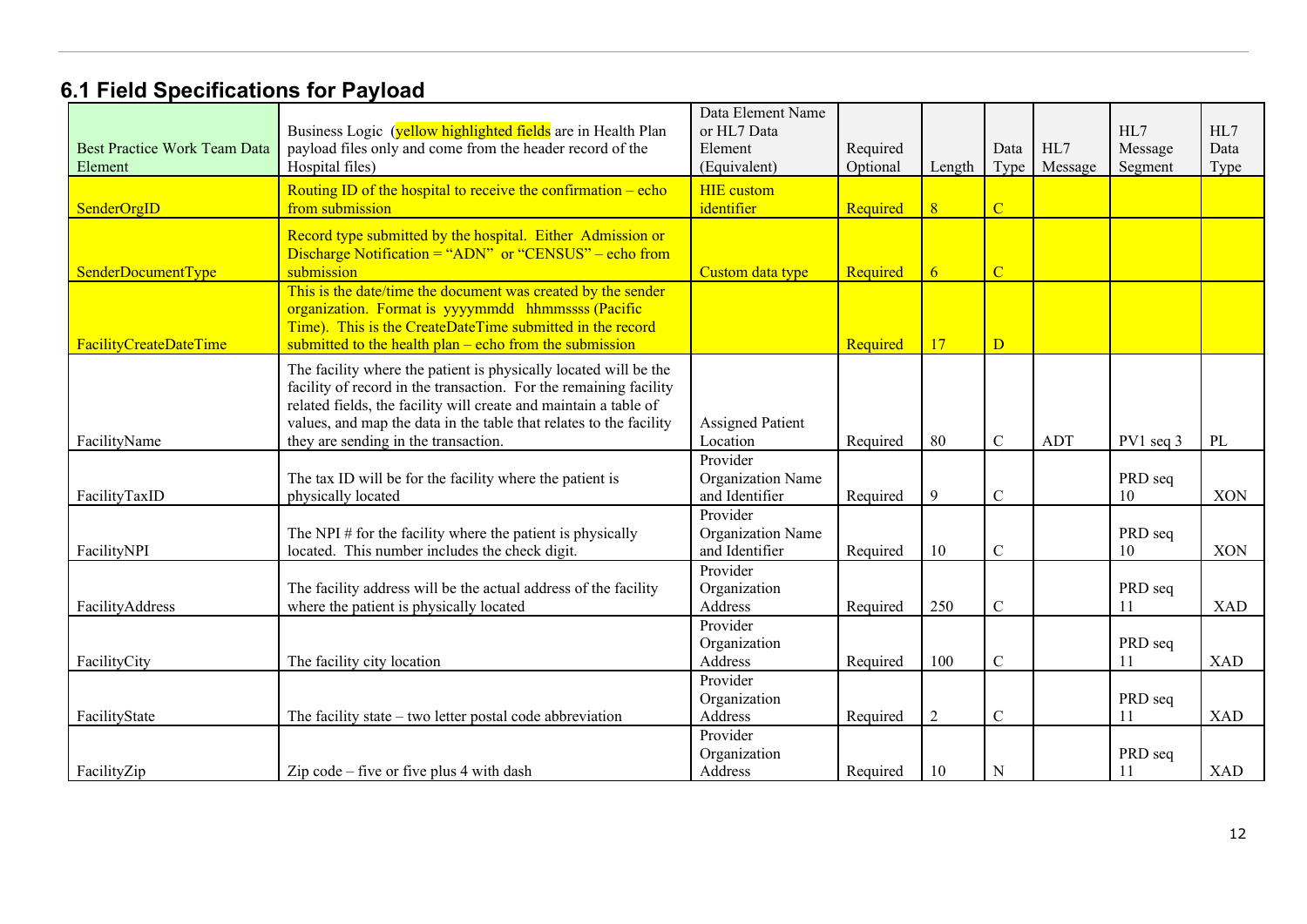|                                     |                                                                                                                                    | Data Element Name<br>or HL7 Data |          |         |             |            | HL7          | HL7        |
|-------------------------------------|------------------------------------------------------------------------------------------------------------------------------------|----------------------------------|----------|---------|-------------|------------|--------------|------------|
| <b>Best Practice Work Team Data</b> |                                                                                                                                    | Element                          | Required |         | Data        | HL7        | Message      | Data       |
| Element                             | <b>Business Logic</b>                                                                                                              | (Equivalent)                     | Optional | Length  | Type        | Message    | Segment      | Type       |
|                                     | The facility will name and appropriately update the contact                                                                        |                                  |          |         |             |            |              |            |
| ContactPerson                       | person/department                                                                                                                  | <b>Contact Name</b>              | Required | 250     | $\mathbf C$ |            | CTD seq 2    | <b>XCN</b> |
|                                     | The facility will identify and appropriately update the phone                                                                      | Contact                          |          |         |             |            |              |            |
|                                     | number for the contact person. No dashes or parentheses                                                                            | Communication                    |          |         |             |            |              |            |
| ContactPhone                        | should be sent in this data field.                                                                                                 | Information                      | Required | 20      | ${\bf N}$   |            | CTD seq 5    | <b>XTN</b> |
|                                     | The facility will identify and appropriately update the fax                                                                        | Contact                          |          |         |             |            |              |            |
|                                     | number to be used by payers. No dashes or parentheses should                                                                       | Communication                    |          |         |             |            |              |            |
| ContactFax                          | be sent in this data field.                                                                                                        | Information                      | Optional | 20      | ${\bf N}$   |            | CTD seq 5    | <b>XTN</b> |
|                                     | Facility specific encounter number to allow easier match for                                                                       |                                  |          |         | $\mathsf C$ |            |              |            |
| <b>EncounterNumber</b>              | admission if same patient has multiple admission dates.                                                                            |                                  | Optional | 25      |             |            |              |            |
|                                     | Last Name (including Sr. Jr. I, II, III if present), First Name,<br>Middle Name/MI (if present). Data first presented in the field |                                  |          |         |             |            |              |            |
|                                     | will be presumed to be last name. Data presented after the first                                                                   |                                  |          |         |             |            |              |            |
|                                     | comma will be presumed to be first name. Any data presented                                                                        |                                  |          |         |             |            |              |            |
|                                     | after a second comma will be presumed to be Middle Name or                                                                         |                                  |          |         |             |            |              |            |
|                                     | Middle Initial. First name will always be followed by a                                                                            |                                  |          |         |             |            |              |            |
|                                     | comma, whether or not middle initial is present. Note:                                                                             |                                  |          |         |             |            |              |            |
| PtName                              | Hyphenated names will include the hyphen.                                                                                          | Patient Name                     | Required | 250     | $\mathbf C$ | <b>ADT</b> | PID seq 5    | <b>XPN</b> |
|                                     | The facility will send birthdate and time using the following                                                                      |                                  |          |         |             |            |              |            |
| PtDOB                               | convention: YYYYMMDD HHMMSSSS (Pacific Time)                                                                                       | Date/Time of Birth               | Required | 17      | ${\bf D}$   | <b>ADT</b> | PID seq 7    | <b>DTM</b> |
| primaryInsuranceName                | The facility will send the primary insurance company name                                                                          | Insurance Name                   | Required | 250     | $\mathbf C$ | ADT        | IN1 seq $4$  | <b>XON</b> |
|                                     | The facility will need to create and maintain table of the OHP-                                                                    |                                  |          |         |             |            |              |            |
|                                     | HIE orgid numbers for its trading partners. The facility will                                                                      |                                  |          |         |             |            |              |            |
|                                     | send OHP-HIE routing id for the insurance company listed as                                                                        | Insurance HIE                    |          |         |             |            |              |            |
| primaryInsuranceRoutingID           | primary using the following convention: ccccccnn.                                                                                  | OrgID                            | Optional | $\,8\,$ | $\mathsf C$ | <b>ADT</b> | MSH seq 4    |            |
|                                     | The facility will send the primary insurance patient member                                                                        | <b>Insurance Member</b>          |          |         |             |            |              |            |
| primaryInsuranceIdentifier          | number (see plan preference table below).                                                                                          | Number                           | Optional | 250     | ${\bf C}$   | <b>ADT</b> | IN2 seq $61$ | CX         |
| secondaryInsuranceName              | The facility will send the secondary insurance company name                                                                        | <b>Insurance Name</b>            | Optional | 250     | $\mathbf C$ | <b>ADT</b> | IN1 seq $4$  | <b>XON</b> |
|                                     | The facility will need to create and maintain table of the OHP-                                                                    |                                  |          |         |             |            |              |            |
|                                     | HIE orgid numbers for its trading partners. The OHP-HIE                                                                            |                                  |          |         |             |            |              |            |
|                                     | routing ID for the insurance company listed as secondary using                                                                     | Insurance HIE                    |          |         |             |            |              |            |
| secondaryInsuranceRoutingID         | the following convention: ccccccnn.                                                                                                | OrgID                            | Optional | $\,8\,$ | $\mathbf C$ | <b>ADT</b> | MSH seq 4    |            |
|                                     | The facility will send the secondary insurance patient member                                                                      | <b>Insurance Member</b>          |          |         |             |            |              |            |
| secondaryInsuranceIdentifier        | number (see plan preference table below).                                                                                          | Number                           | Optional | 250     | ${\bf C}$   | <b>ADT</b> | $IN2$ seq 61 | CX         |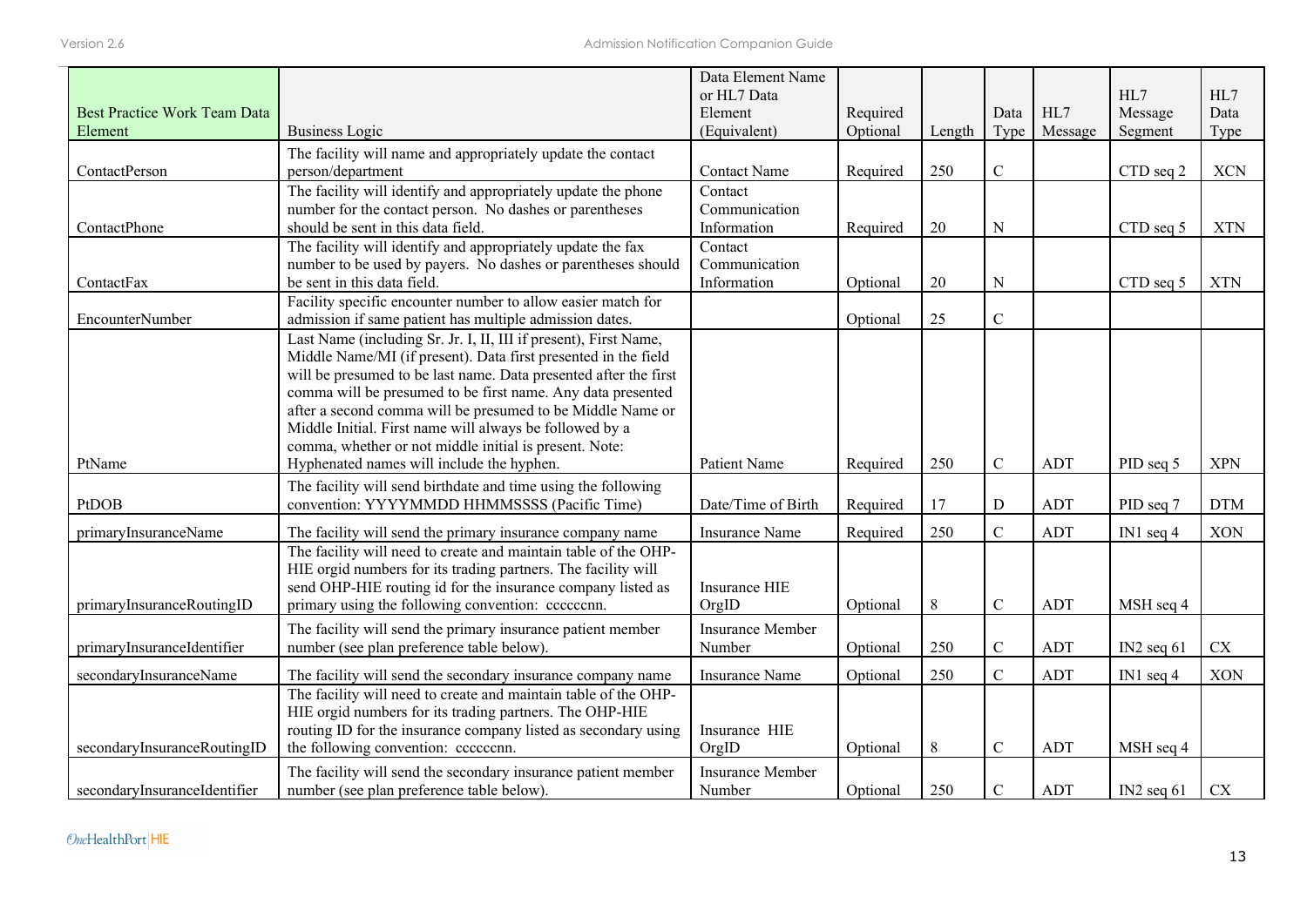| <b>Best Practice Work Team Data</b><br>Element | <b>Business Logic</b>                                                                                                                                                                                                                                                                                                                                                                                                                                                                | Data Element Name<br>or HL7 Data<br>Element<br>(Equivalent) | Required<br>Optional | Length | Data<br>Type | HL7<br>Message | HL7<br>Message<br>Segment | HL7<br>Data<br>Type |
|------------------------------------------------|--------------------------------------------------------------------------------------------------------------------------------------------------------------------------------------------------------------------------------------------------------------------------------------------------------------------------------------------------------------------------------------------------------------------------------------------------------------------------------------|-------------------------------------------------------------|----------------------|--------|--------------|----------------|---------------------------|---------------------|
| tertiaryInsuranceName                          |                                                                                                                                                                                                                                                                                                                                                                                                                                                                                      |                                                             |                      |        |              |                |                           |                     |
|                                                | The facility will send the tertiary insurance company name                                                                                                                                                                                                                                                                                                                                                                                                                           | <b>Insurance Name</b>                                       | Optional             | 250    | $\mathbf C$  | ADT            | IN1 seq $4$               | <b>XON</b>          |
| tertiaryInsuranceRoutingID                     | The facility will need to create and maintain table of the OHP-<br>HIE orgid numbers for its trading partners. The OHP-HIE<br>routing ID for the insurance company listed as tertiary using<br>the following convention: ccccccnn.                                                                                                                                                                                                                                                   | Insurance HIE<br>OrgID                                      | Optional             | 8      | $\mathbf C$  | ADT            | MSH seq 4                 |                     |
| tertiaryInsuranceIdentifier                    | The facility will send the tertiary insurance patient member<br>number (see plan preference table below).                                                                                                                                                                                                                                                                                                                                                                            | <b>Insurance Member</b><br>Number                           | Optional             | 250    | $\mathbf C$  | ADT            | $IN2$ seq $61$            | ${\rm CX}$          |
| FacilityPtID                                   | The facility will send the FACILITY'S preferred INTERNAL<br>identifying patient number they want the plans to use in<br>inquiries, discussions or information requests about the patient.                                                                                                                                                                                                                                                                                            | Patient ID                                                  | Required             | 20     | $\mathbf C$  | ADT            | PID seq 2                 | CX                  |
| HomePhone                                      | The facility will send the home phone number of the patient.<br>No dashes or parentheses should be sent in this data field.                                                                                                                                                                                                                                                                                                                                                          | Phone Number -<br>Home                                      | Optional             | 20     | ${\bf N}$    | ADT            | PID seq 13                | <b>XTN</b>          |
| AdmissionDateTime                              | The facility will send admission date and time using the<br>following convention: YYYYMMDD HHMMSSSS (Pacific<br>Time)                                                                                                                                                                                                                                                                                                                                                                | Admit Date/Time                                             | Required             | 17     | $\mathbf D$  | ADT            | $PV1$ seq 13              | <b>DTM</b>          |
| AttendingDocName                               | Last Name (credentials if present), First Name, Middle<br>Name/MI (if present). Data first presented in the field will be<br>presumed to be last name. Data presented after the first comma<br>will be presumed to be first name. Any data presented after a<br>second comma will be presumed to be Middle Name or Middle<br>Initial. First name will always be followed by a comma,<br>whether or not middle initial is present. Note: Hyphenated<br>names will include the hyphen. | <b>Attending Doctor</b>                                     | Required             | 250    | $\mathbf C$  | ADT            | $PV1$ seq $7$             | <b>XCN</b>          |
|                                                | Last Name (credentials if present), First Name, Middle<br>Name/MI (if present). Data first presented in the field will be<br>presumed to be last name. Data presented after the first comma<br>will be presumed to be first name. Any data presented after a<br>second comma will be presumed to be Middle Name or Middle<br>Initial. First name will always be followed by a comma,<br>whether or not middle initial is present. Note: Hyphenated                                   |                                                             |                      |        |              |                |                           |                     |
| AdmittingDocName                               | names will include the hyphen.                                                                                                                                                                                                                                                                                                                                                                                                                                                       | <b>Admitting Doctor</b>                                     | Required             | 250    | $\mathbf C$  | ADT            | PV1 seq 17                | <b>XCN</b>          |
| TypeOfAdmit                                    | The facility will send one of the following values: E<br>(emergency), I (inpatient), O (outpatient), P (preadmit), R<br>(recurring), B (obstetric), C (clinic), N (not applicable), U<br>(unknown)                                                                                                                                                                                                                                                                                   | <b>Patient Class</b>                                        | Required             |        | $\mathbf C$  | ADT            | $PV1$ seq 2               | <b>IS</b>           |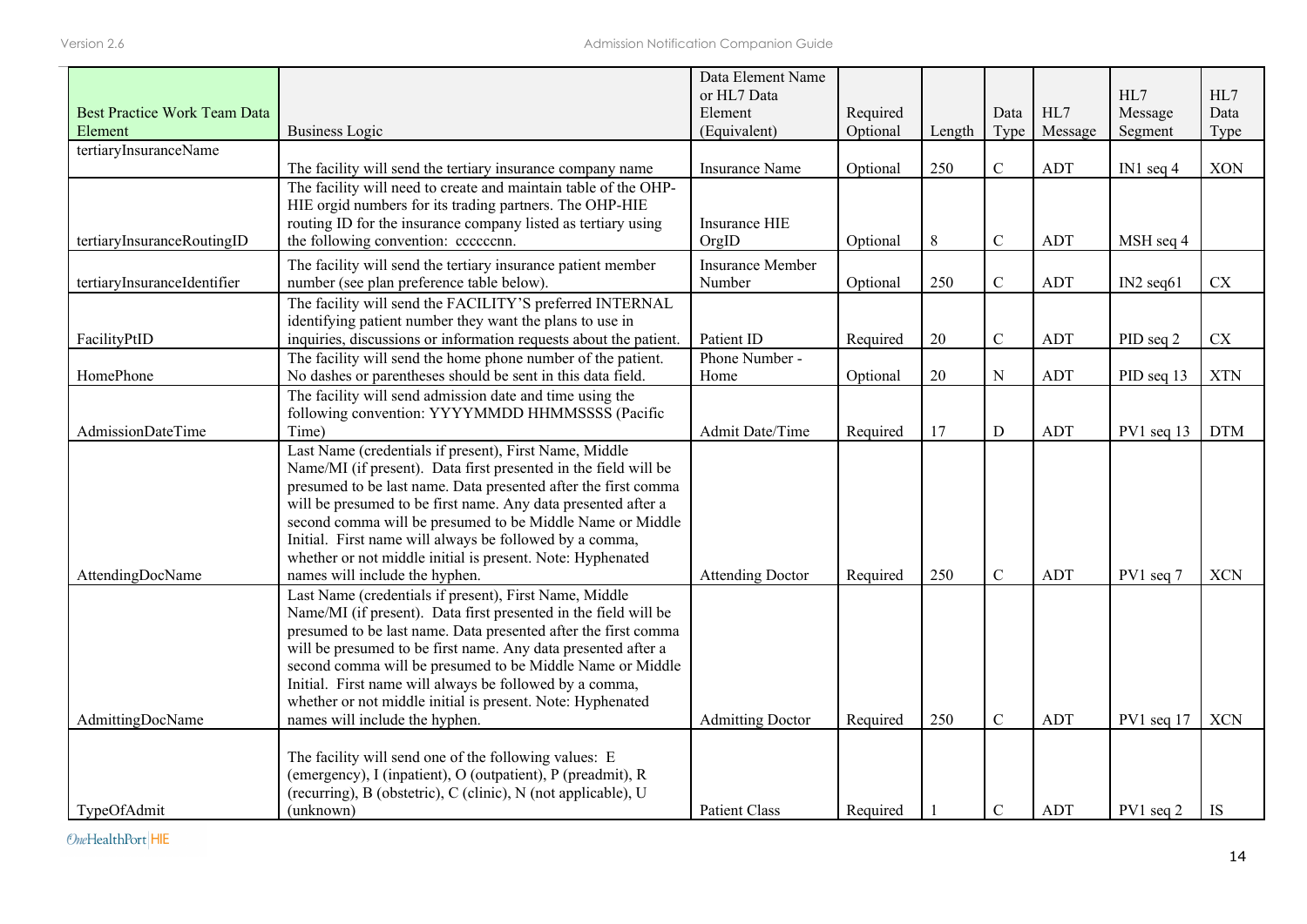|                                     |                                                                  | Data Element Name     |          |                |             |            |              |                             |
|-------------------------------------|------------------------------------------------------------------|-----------------------|----------|----------------|-------------|------------|--------------|-----------------------------|
|                                     |                                                                  | or HL7 Data           |          |                |             |            | HL7          | HL7                         |
| <b>Best Practice Work Team Data</b> |                                                                  | Element               | Required |                | Data        | HL7        | Message      | Data                        |
| Element                             | <b>Business Logic</b>                                            | (Equivalent)          | Optional | Length         | Type        | Message    | Segment      | Type                        |
|                                     | The facility will send a three character representation of the   |                       |          |                |             |            |              |                             |
|                                     | hospital service, such as MED (Medical), (SUR) Surgical,         |                       |          |                |             |            |              |                             |
|                                     | URO (Urology), PUL (Pulmonary), CAR (Cardiology), CTS            |                       |          |                |             |            |              |                             |
|                                     | (Cardio-Thoracic Surgery), ONC (Oncology), GYN                   |                       |          |                |             |            |              |                             |
| ClinicalService                     | (Gynecology), ORT (Orthopedic), OTO (Otolaryngology) etc.        | Hospital Service      | Required | $\overline{3}$ | ${\bf C}$   | ADT        | $PV1$ seq 10 | <b>IS</b>                   |
|                                     | The facility will send data that values the UB92FL20 Source of   |                       |          |                |             |            |              |                             |
|                                     | Admission field. The values include 1 (physician referral), 2    |                       |          |                |             |            |              |                             |
|                                     | (clinic referral), 3 (HMO referral), 4 (Transfer from Hospital), |                       |          |                |             |            |              |                             |
|                                     | 5 (Transfers from SNF), 6 (Transfer from another healthcare      |                       |          |                |             |            |              |                             |
|                                     | facility), 7 (Emergency room), 8 (Court/law enforcement), 9      |                       |          |                |             |            |              |                             |
| AdmissionSource                     | (information not available)                                      | Admit Source          | Required |                | $\mathbf N$ | <b>ADT</b> | PV1 seq 14   | <b>IS</b>                   |
| AdmitDiagnosis                      | The facility will send admit reason                              | Admit Reason          | Required | 705            | $\mathbf C$ | ADT        | $PV2$ seq 3  | <b>CWE</b>                  |
|                                     | The facility will send procedure $code(s)$ if the field(s) have  |                       |          |                |             |            |              |                             |
|                                     | values at the time the ADN is generated. Data will be iterative  |                       |          |                |             |            |              |                             |
|                                     | when multiple procedure codes exist. Multiple procedure          |                       |          |                |             |            |              |                             |
| ProcedureDescriptionCodes           | codes or Reasons for admission are separated by an ^.            | Procedure Code        | Optional | 705            | $\mathbf C$ | ADT        | PR1 seq 3    | $\ensuremath{\mathrm{CNE}}$ |
|                                     | The facility will send estimated length of stay if the field is  | Estimated Length of   |          |                |             |            |              |                             |
| EstimatedLOS                        | valued at the time the ADN is generated.                         | <b>Inpatient Stay</b> | Optional | $\mathfrak{Z}$ | ${\bf N}$   | ADT        | $PV2$ seq 10 | $\rm NM$                    |
|                                     | If the patient has discharged by the time the ADN is generated,  |                       |          |                |             |            |              |                             |
|                                     | discharge information will be included. If the patient has not   |                       |          |                |             |            |              |                             |
|                                     | discharged at the time the ADN is generated this data field is   |                       |          |                |             |            |              |                             |
|                                     | not valued and becomes optional. If present, the facility use    |                       |          |                |             |            |              |                             |
|                                     | the following convention: YYYYMMDD HHMMSSSS                      | Discharge             |          |                |             |            |              |                             |
| DischargeDateTime                   | (Pacific Time)                                                   | Date/Time             | Optional | 17             | D           | <b>ADT</b> | $PV1$ seq 45 | <b>DTM</b>                  |
|                                     | This field contains the disposition of the patient at time of    |                       |          |                |             |            |              |                             |
|                                     | dishcharge (i.e., discharged to home, expired, etc.). This is a  |                       |          |                |             |            |              |                             |
|                                     | two-digit code. It appears in Form Locator 17 on a UB-04         |                       |          |                |             |            |              |                             |
|                                     | claim form or its electronic equivalent in the HIPAA compliant   | Discharge             |          |                |             |            |              |                             |
| Discharge Disposition               | 837 format.                                                      | Disposition           | Optional | 2              | ${\bf N}$   | ADT        | $PV1$ seq 36 | <b>IS</b>                   |
|                                     | The CoreID is the field housing the unique Acknowledgement       |                       |          |                |             |            |              |                             |
|                                     | number for each file submitted by a hospital. In the hospital    |                       |          |                |             |            |              |                             |
|                                     | data submission file, this field will be a null value. The       |                       |          |                |             |            |              |                             |
|                                     | CoreID data will be inserted into the record by the HIE Hub      |                       |          |                |             |            |              |                             |
|                                     | during file processing. The primary, secondary, or tertiary      |                       |          |                |             |            |              |                             |
|                                     | insurance plan name submitted by the hospital will be            |                       |          |                |             |            |              |                             |
|                                     | appended to the CoreID, depending on whether the record is       |                       |          |                |             |            |              |                             |
| CoreID                              | for the primary, secondary or tertiary insurance. This character |                       | Required | 255            | $\mathsf C$ |            |              |                             |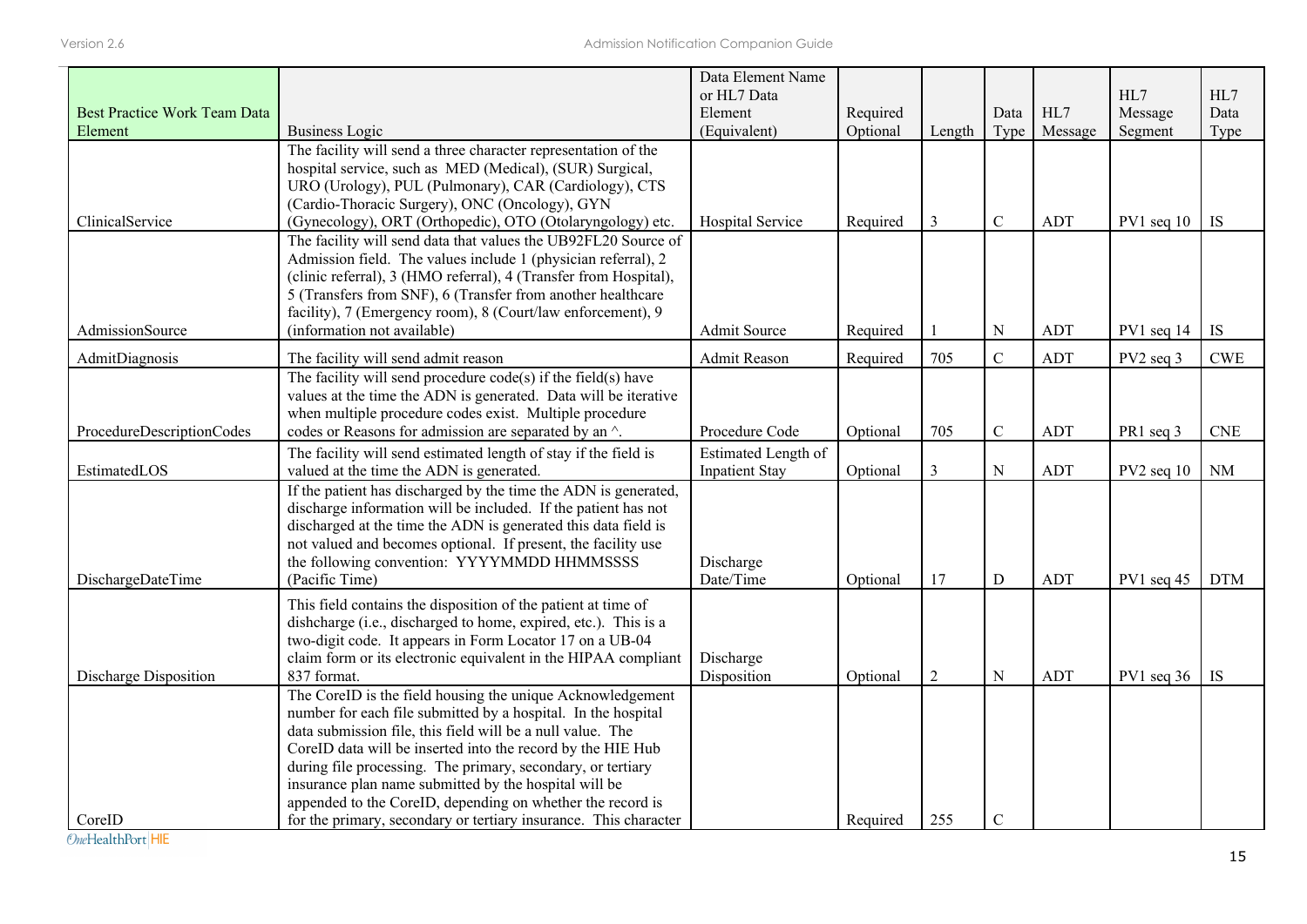| field will always end with " $@$ insurancename". This field will<br>always be valued when delivered to the health plan and echoed<br>in the ACK. |  |  |  |  |
|--------------------------------------------------------------------------------------------------------------------------------------------------|--|--|--|--|
|                                                                                                                                                  |  |  |  |  |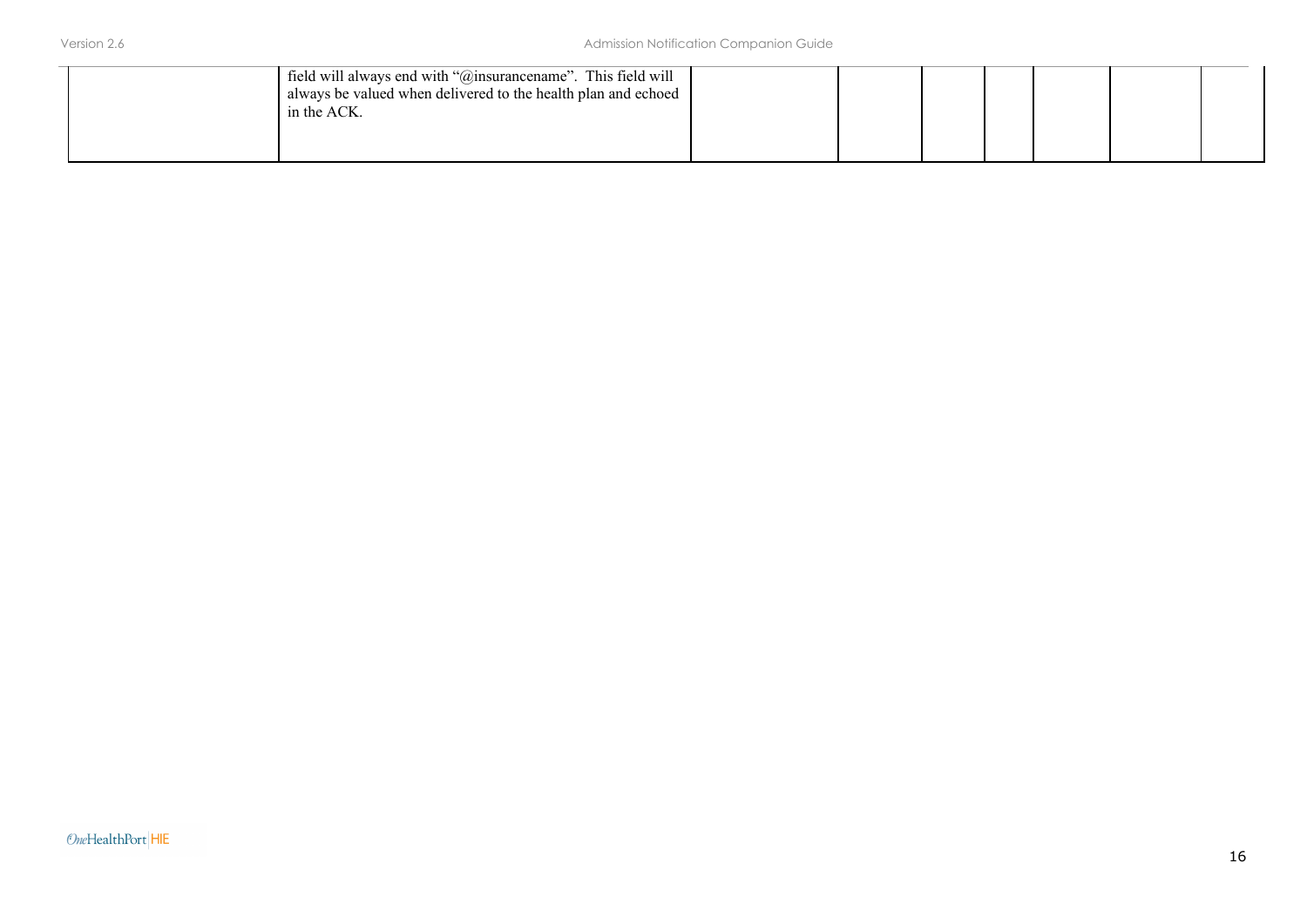### <span id="page-16-0"></span>7. ACKNOWLEDGEMENTS (ADN\_ACK)

### <span id="page-16-1"></span>**7.1 File Header Record format: Acknowledgement from the Health Plan or the HIE to the Hospital**

The CoreID is the field housing the unique Acknowledgement number for each file submitted by a hospital. In the hospital data submission file, this field will be a null value. A CoreID number will be inserted into each patient record in a given file by the HIE Hub during file processing. The primary, secondary, or tertiary insurance plan name submitted by the hospital will be appended to the CoreID, depending on whether the record is for the primary, secondary or tertiary insurance. This character field will always end with "@insurancename". The CoreID field will always be valued when delivered to the health plan and echoed in the ACK. The CoreID is unique to the file submission, not unique to the patient.

The HIE Hub will create ACKs to hospitals based on the non-repudiated delivery of the ADN or Census file to the Health Plans. The insurance plan name included in the ACK will echo back what the hospital submitted. The CoreID (acknowledgement number) inserted in every hospital submission file initially processed at the hub, will be echoed back in the ACK file to the hospital. The ACK will include only the basic CoreID (character stream up to and including the " $@$ ").

It will be up to the individual trading partners to identify how their systems will store acknowledgement numbers received, which acknowledgement numbers they keep, and which acknowledgement number they use in their reconciliation processes.

Scenarios:

- For a hospital that submits Census files, the same patient could appear in the daily file submission for multiple days. The CoreID (acknowledgement number) generated each day will be different on day 1, day 2 and day 3 for the same patient during their stay.
- When patient records contain multiple insurance plan coverage, the acknowledgements returned from different carriers may have the same CoreID for the patient, since the records sent to the health plans were generated from the same file.
- When multiple patient records are included in a single file submission to the hub, all of the patient records in the file will have the same CoreID.
- If a hospital file submission ends up being delivered during more than one polling interval, each separate file delivered will have a unique CoreID.

The following format will be used for all Acknowledgements:

One header record per file

- 1. HDR as header identifier
- 2. File name of ADN\_ACK
- 3. HIE DateTimestamp (Pacific Time) supplied by Hub at file delivery
- 4. Record count in file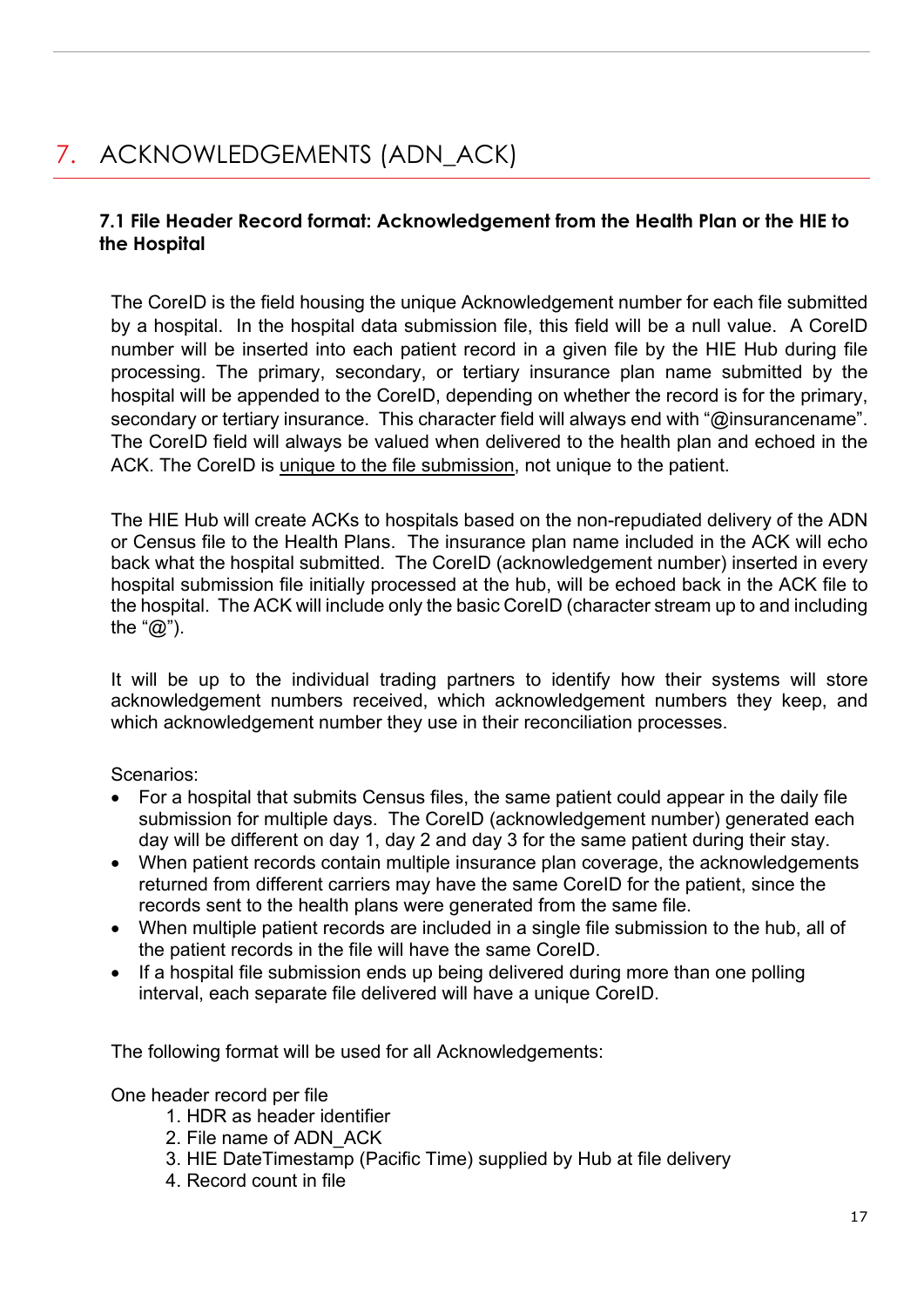#### 5. Receiving Hospital

6. Receiving Hospital Org or routing ID

Field names do not appear in header or rows Each row represents a full and unique patient record with all facility information Each row line terminator will be a line feed (Hex 0A)

Example header row format (informational):

HDR|ADN\_ACK|HIE DateTimestamp|record count|Receiving Hospital|OrgID|||||

Example header row for ACK file :

HDR|ADN\_ACK|20120520 14201200|120|ABC Hospital|gw9nh77|||||

The sample file from the OHPHIE is a batch of Acknowledgements for ABC Hospital with OrgID gw9nh77 and with a DateTime stamp and record count of 120.

#### <span id="page-17-0"></span>**7.2 Field Specifications for Acknowledgements**

The ADN ACK contains health plan, facility and patient-specific data for each patient record. Each row represents a fully contained record.

The table below specifies the fields and associated data types for the ADN\_ACK.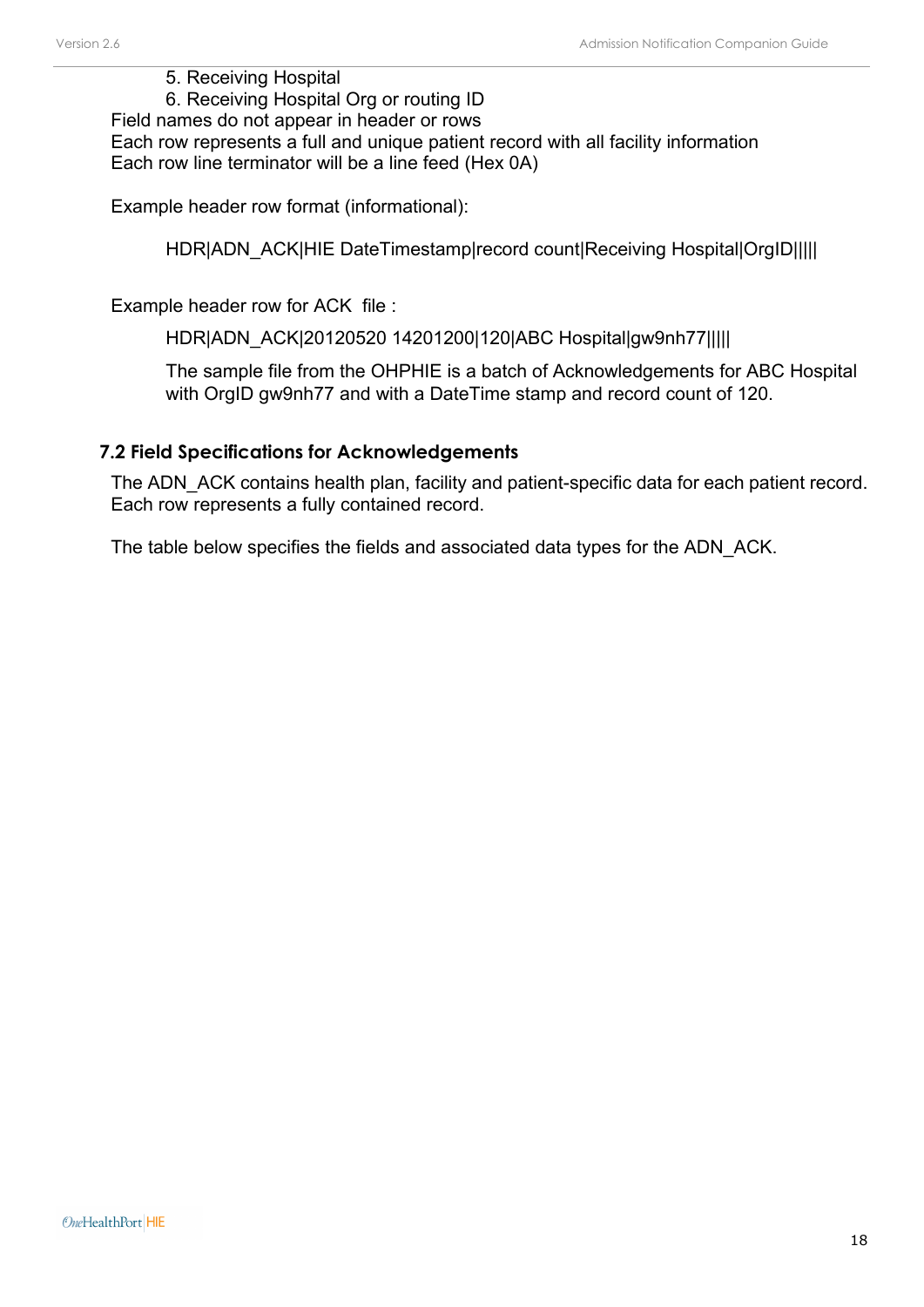### **7.3 Field Specifications for Acknowledgement (ADN\_ACK) from HEALTH PLAN or HIE to Hospital**

<span id="page-18-0"></span>

|                          |                                                                                                                                                                                                                                                                                                                       | Data Element Name<br>or HL7 Data |                      |        |                |                | HL7                | HL7          |
|--------------------------|-----------------------------------------------------------------------------------------------------------------------------------------------------------------------------------------------------------------------------------------------------------------------------------------------------------------------|----------------------------------|----------------------|--------|----------------|----------------|--------------------|--------------|
| <b>OHP</b> Data Element  | <b>Business Logic</b>                                                                                                                                                                                                                                                                                                 | Element<br>(Equivalent)          | Required<br>Optional | Length | Data<br>Type   | HL7<br>Message | Message<br>Segment | Data<br>Type |
| InsuranceRoutingID       | The OHP-HIE routing id for the insurance company generating<br>the ACK or on their behalf by the HIE                                                                                                                                                                                                                  | <b>Insurance HIE</b><br>OrgID    | Required             | 8      | $\mathsf{C}$   |                |                    |              |
| InsuranceName            | The insurance company name (echoed from submission by the<br>hospital)                                                                                                                                                                                                                                                | <b>Insurance Name</b>            | Required             | 50     | $\overline{C}$ |                |                    |              |
| HealthPlan ACK TimeStamp | DateTime (Pacific Time) when ACK was created on message<br>arrival at the health plan. ACK is an acknowledgement that a<br>patient record was received. This is not an approval or<br>acknowledgement of processing for coverage.                                                                                     |                                  | Required             | 17     | $\mathbf D$    |                |                    |              |
| DocumentType             | Document type from $HIE = "ACK"$ or "FAIL" if unable to<br>confirm the delivery, unable to deliver or message delivery<br>failed for routingID error.                                                                                                                                                                 |                                  | Required             | 4      | $\overline{C}$ |                |                    |              |
| SenderOrgID              | Routing ID of the hospital to receive the confirmation $-\text{echo}$<br>from submission                                                                                                                                                                                                                              |                                  | Required             | 8      | $\mathsf{C}$   |                |                    |              |
| SenderDocumentType       | Record type submitted by the hospital. Either Admission or<br>Discharge Notification = "ADN" or "CENSUS" – echo from<br>submission                                                                                                                                                                                    |                                  | Required             | 6      | $\mathsf C$    |                |                    |              |
| FacilityCreateDateTime   | This is the date/time the document was created by the sender<br>organization. Format is yyyymmdd hhmmssss (Pacific<br>Time). This is the CreateDateTime submitted in the record<br>submitted to the health plan $-\frac{\text{echo from the submission}}{\text{from}}$                                                |                                  | Required             | 17     | D              |                |                    |              |
| FacilityPtID             | Facility Patient Identifier submitted to the Health Plan – echo<br>from the hospital submission                                                                                                                                                                                                                       | Patient ID                       | Required             | 20     | $\mathcal{C}$  | <b>ADT</b>     |                    |              |
| <b>EncounterNumber</b>   | Facility assigned encounter number for the specific admission<br>- echo from the hospital submission                                                                                                                                                                                                                  |                                  | Optional             | 25     | $\overline{C}$ |                |                    |              |
| CorelD                   | The CoreID data is the field housing the unique<br>Acknowledgement number for a submission file. The CoreID<br>is assigned at the HIE and included in the Health Plan file and<br>the ACK files back to the hospital It is a character field that<br>will always end with " $@$ ".- echo from the hospital submission |                                  | Required             | 255    | $\mathcal{C}$  |                |                    |              |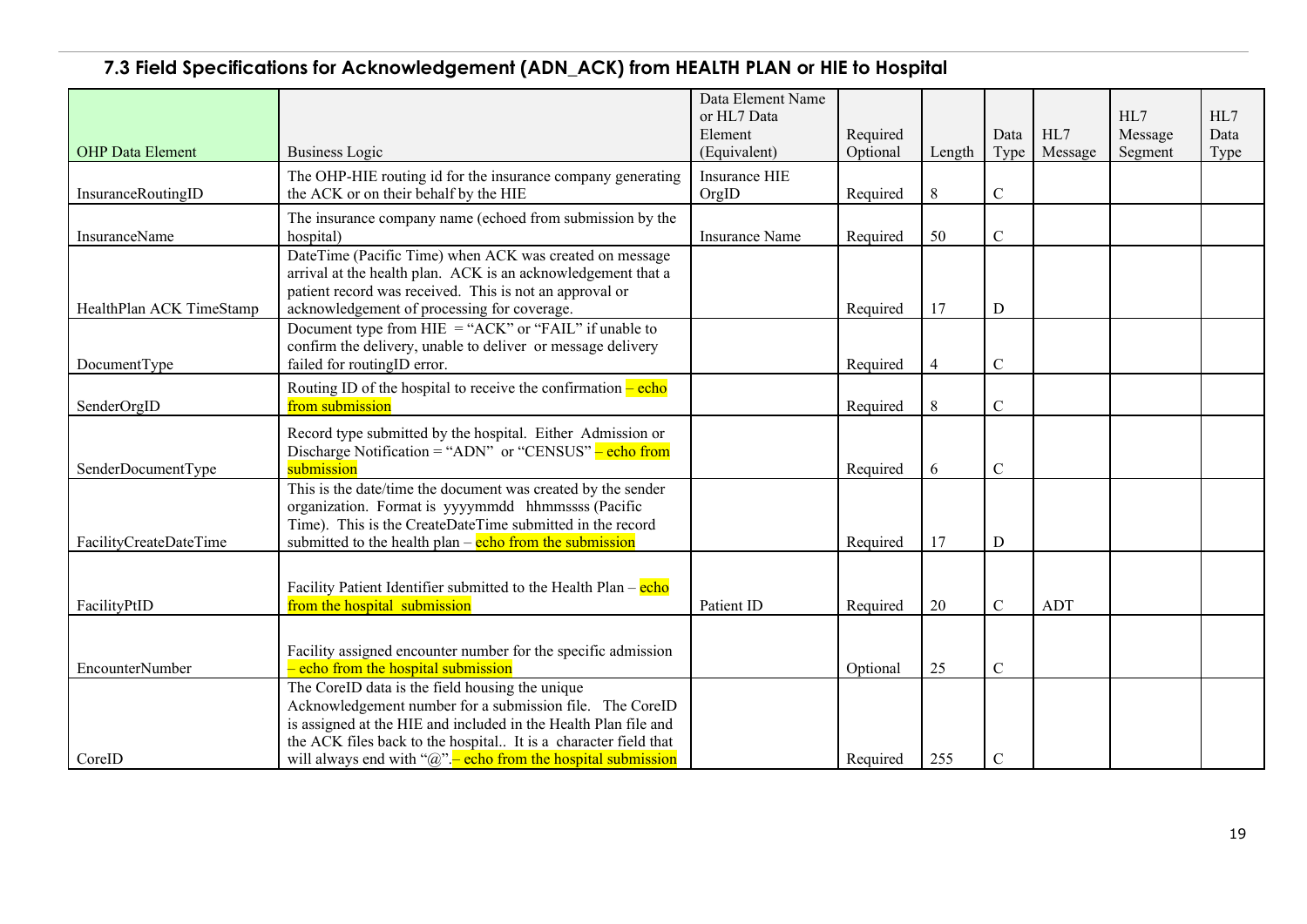### <span id="page-19-0"></span>8. ERROR AND EXCEPTION HANDLING

### <span id="page-19-1"></span>**8.1 Error Handling for File Format Errors**

Files submitted by the hospital to the HIE will go through a syntactical formatting validation process at the HIE hub. Hospitals will receive a mapping error message for any file that does not pass validation, showing as **ResMPE** (**Res**ponse **M**essage **P**rocessing **E**rror).

**Example** mapping error message :

 $\leq$  ?xml version= »1.0 » encoding= »ISO-8859-1 » ?>

-<ErrorResponse status= »Failure »>

<Product>HIE Integrator Engine</Product>

<Date>2012-11-01 22 :36 :50</Date>

<SenderID>ZZHL7user</SenderID>

<CoreID[>ci1351823808412.34154@axway-vm101.axway.com\\_te</CoreID>](mailto:ci1351823808412.34154@axway-vm101.axway.com_te%3c/CoreID)

<DocumentName>Data Formatting ADN\_revised.txt</DocumentName>

<DocumentType>ADN</DocumentType>

<Message>[MON – 1043] : Unable to check BusinessDocument instance (MAPSERVICE.ADN.HospitalADN) [XOB – 105] : Facets check failed [XOB – 101] : Conversion to internal format has failed : Field too long (30), defined length is 25. Field name is Payload[33]\EncounterNumber[1] [XOB - 103] : Null value not allowed for Business-Document Element (Payload[30]\AdmitDiagnosis[1]) in Business-Document (MAPSERVICE.ADN.HospitalADN) [XOB – 103]: Null value not allowed for Business-Document Element (Payload[28]\AdmissionSource[1]) in Business-Document (MAPSERVICE.ADN.HospitalADN) [XOB –

101] : Conversion to internal format has failed : Field too long (4), defined length is 3. Field name is Payload[27]\ClinicalService[1] [XOB – 103] : Null value not allowed for Business-Document Element (Payload[26]\ClinicalService[1]) in Business-Document </Message> </ErrorResponse>

Note : Highlighted fields show the error explanation, the record in the payload file that had the error and the field description.

### <span id="page-19-2"></span>**8.2 Error handling related to non-participating health plans**

Where an individual patient record, submitted as part of an appropriately formatted file, has no information for health plans participating in the ADN transaction, the entire file submission will reject with a ResMPE message indicating the reason for the error.

### **8.3 Error Handling related to Health Plan File Deliveries**

When Health Plans are unable to take receipt of a transaction, the HIE will :

- produce a standard message processing error notification to alert the health plan that the transaction failed to deliver
- All hospitals sending to the health plan that is not taking delivery of the ADN CENSUS files will receive "fail" status for the records for that health plan in the acknowledgement file.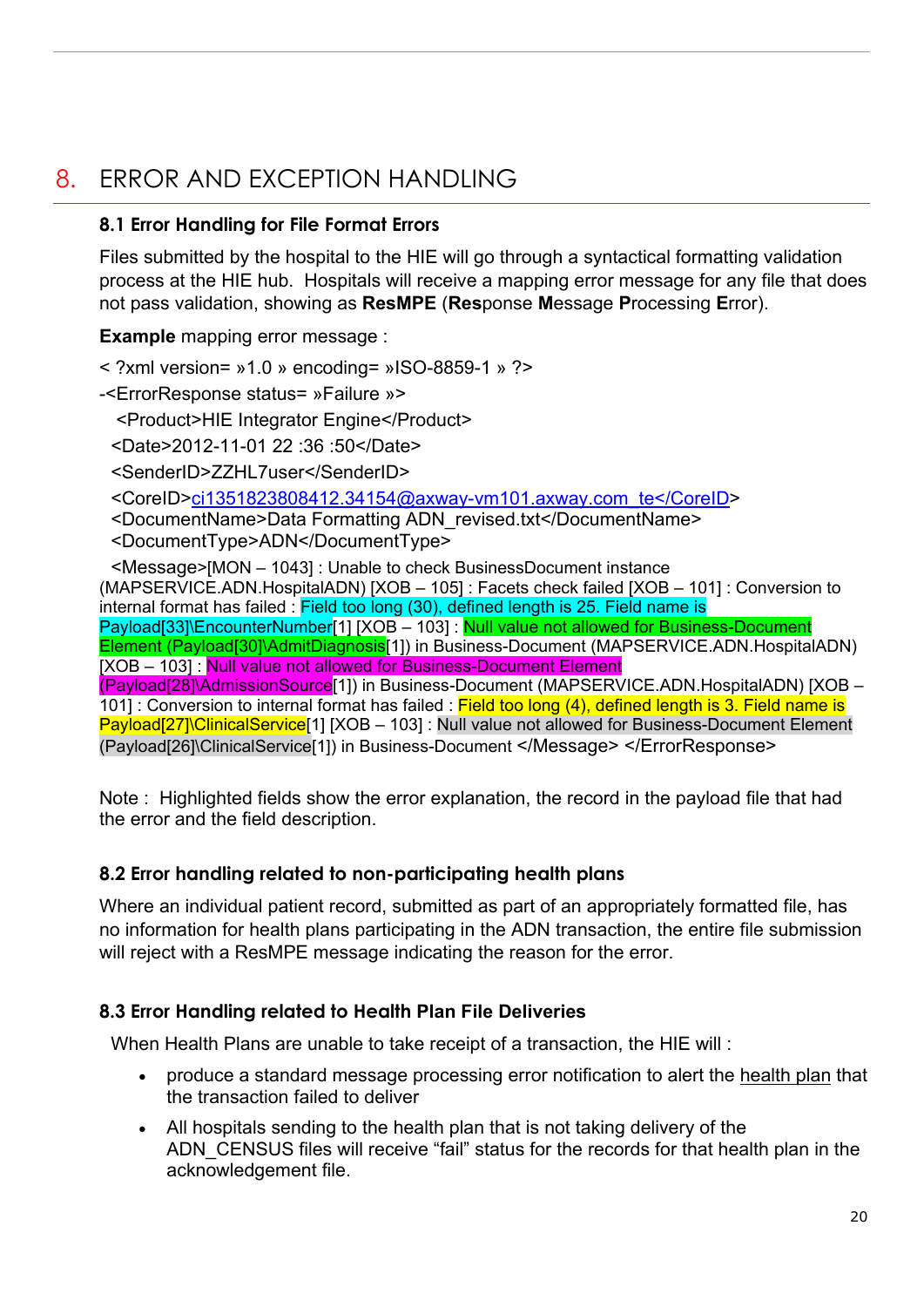#### <span id="page-20-0"></span>**8.4 Exception Handling**

### **8.4.1 File Specifications for "No Patients to Report" from a Facility**

In the event a **hospital has no patients to report** between 00 :01 and 04 :00, the file should be sent with a header record indicating zero records to report. This serves as notice to the HIE that the hospital ran their process for the day.

Example header row for ADN file from facility with no records to report:

HDR|ADN |20120807 18301800|0| ccm55b00|Virginia Mason Medical Center||||||

It is only between 00 :01 and 04 :00 that a header record indicating zero records to report should be sent.

The HIE **will not send** a separate file format to the health plan when a zero-record header file is received. The health plan will know that the HIE has received a file from every participating hospital every day and parsed out the records that are relevant to that health plan.

If a health plan has no records from a specific facility, but does have records from other facilities, the health plan will receive its daily ADN\_Census file and may assume that no records were received from that specific facility .

#### **8.4.2** If a **hospital fails to submit** to the HIE between 00:01 and 04:00, the HIE will:

- produce a standard email notification to notify all participating health plans that the hospital failed to report for that date
- produce a standard email notification to notify the hospital that no file was received for that time period

### <span id="page-20-1"></span>**8.5 Exception handling related to non-delivery from the HIE hub.**

In the event the HIE fails to complete all or any of the steps during the scheduled times, List Serve notices will be used to alert trading partners of issues, status and resolution. **The List Serve notices for HIE System notifications are required of all participating sites.**

- Hospitals that do not receive ACKs should resubmit all data.
- Health Plan trading partners that do not receive files and do not receive an email notification that there are no records from any facilities for that partner on that day should look for a separate email List Serve alert.

<span id="page-20-2"></span>Each plan should receive one file during the 15 minute polling interval beginning at 04:01 unless a delivery failure occurs between the HIE and the participant. When no file is delivered, an error message is communicated via List Serve.

### 9. FILE NAMING CONVENTIONS

The following file naming conventions will be used for the specific pipe-delimited flat files shared via the HIE as .txt files: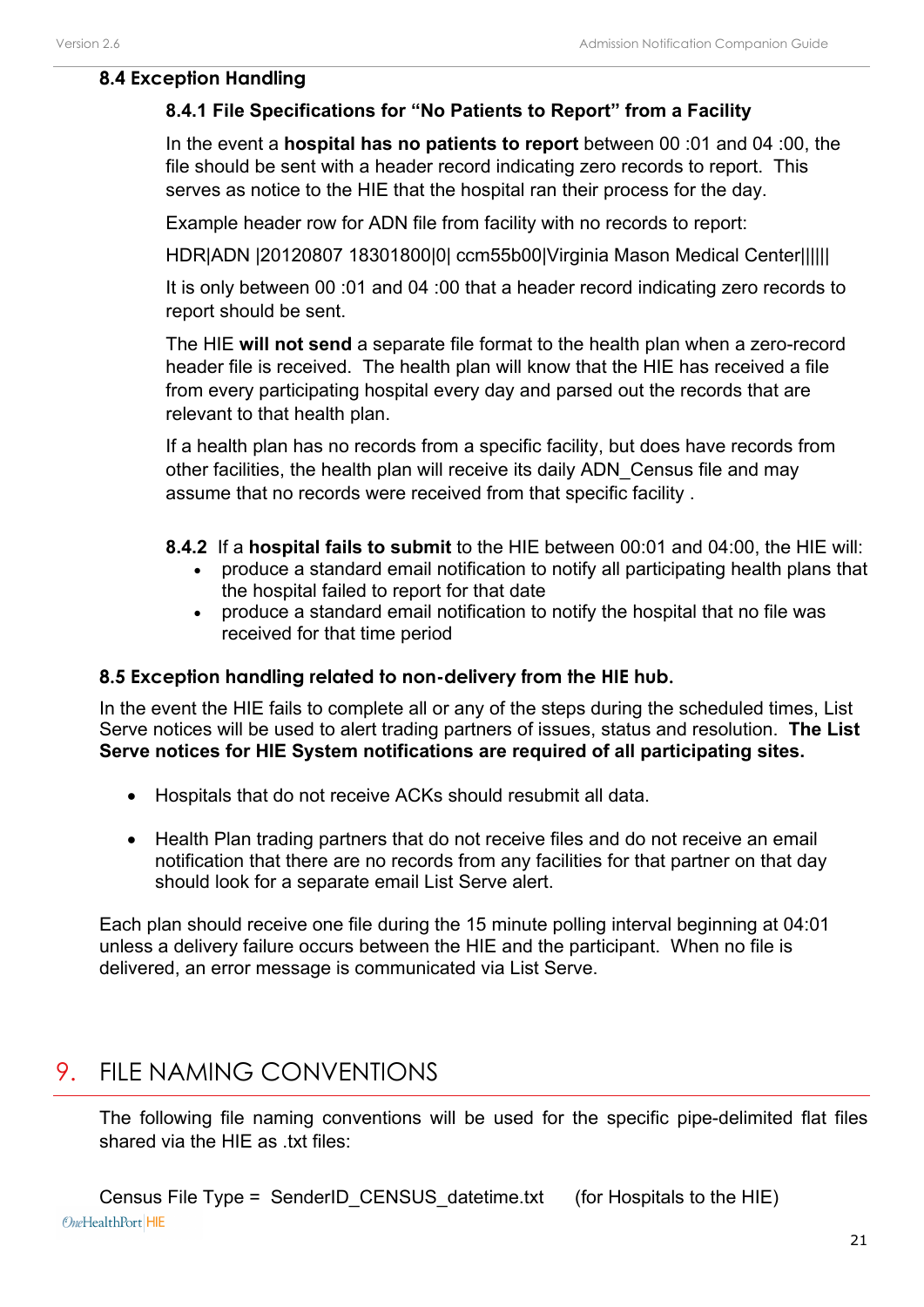ADN File Type = SenderID ADN datetime.txt (for Hospitals to the HIE) Health Plan File Type = OHPHIE\_ADN\_CENSUS\_datetime.txt (for Health Plans from the HIE) ACK File Type = OHPHIE\_ADN\_ACK\_datetime.txt(for Hospitals from the HIE)

### <span id="page-21-0"></span>10. SAMPLE TRANSACTIONS

### <span id="page-21-1"></span>**10.1 Sample ADN\_Census file from Hospitals to HIE**

### **Sample A : Census record**

HDR|Census|20140615 183018|1|7uycso03|OHP General Hospital||||||

|OHP General Hospital|917865431|1299780110|123 East Middlebury|Seattle|WA|98141|Buehler, Sybil,|4254531234|4254531222|OGH1239873|Trueblood, Sally,G|19651001|Premera|bhofg300|abc1222789012|Cigna|k7kxgm00|iab85856565|Molina| by2dup00|TNA774563|100239789|4251230098|20140613|Jekyl, Jerry,|Hyde, Henry,|I|PSY|2|Physician referral for psych evaluation||2|20140615 070000|01||||||||

### **Sample B : ADN record**

HDR|ADN|20140615 123018|1|7uycso00|OHP Medical Center||||||

|OHP Medical Center|917865431|1299780110|246 South Street|Seattle|WA|98141|Stewart, Maggie,|4254531555|4254531552|OMC24681357|Trueblue, Bob,|19551201|Premera|bhofg300|abc536541785|Cigna|k7kxgm00|iab698741325|Molina| by2dup00|TNA445566112|100239789|4251230098|20140613|Jekyl, Jerry,|Hyde, Henry,|I|CAR|2|Cardiversion|99.61|1|20140615 100000|01||||||||

### <span id="page-21-2"></span>**10.2 Sample files from HIE to Health Plans (mixed ADN and Census)**

### HDR|ADN\_CENSUS|20120412 18301800|2|Premera|bhofg300|||||

az34th00|Census|20120412 16103000| Middleton Hospital|917865431|1299780110|123 East St|Middleton|WA|98141|Buehler, Ida,|4254531234|4254531222|MH338713747|Trueblood, Sally, G|19650101 12000000|Premera|pr032m00|abc1222789012|Regence||gfb9822276100239789||||1234567|4251230098|20120412 14081400|Jekyl, Jerry,|Hyde, Henry,|I|PSY|2|Physician referral for psych evaluation||3|||zxy32043mfer33@Premera|||||||

xyz99301|ADN|20120412 12103000| Uptown Hospital|917865444|1299784443|999 North St|Middleton|WA|98141|Brown, Joe,|4254531444|4254531111|6en2334000|Does, John,|19760704 00000000|Cigna|cg66na00|337891110|Premera|pro32m00|abc1285903||||2341234|2066181234|20120412 16122000|Welby, Marcus,|Daily, Adam,|P|PUL|1|Evaluate lung nodule||1|||3f13235fwf999@Cigna|||||||

Highlighted fields will be returned in ACK from Health Plan.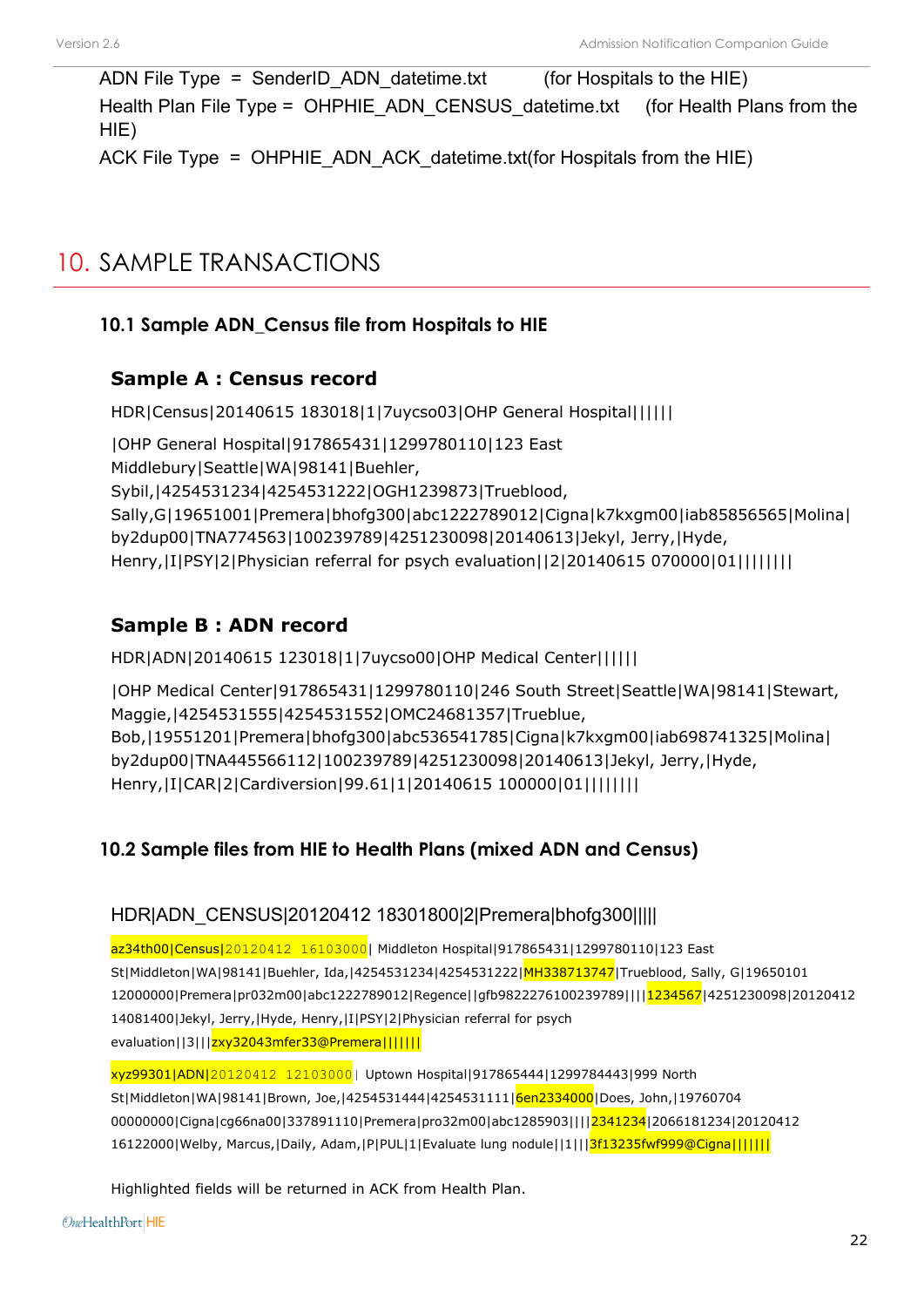#### <span id="page-22-0"></span>**10.3 Sample ACK file from the HIE (or Health Plan) to an individual Hospital**

#### HDR|ADN\_ACK|20120712 14201200|4|UptownHospital|xyz99301|||||

k7kxgm00|CIGNA|20120712 13103000|ACK|xyz99301|ADN|20120712 12103000| 2341234|6en2334000| ci1348509621345.801@||||||

k7kxgm00|CIGNA|20120712 13104500|FAIL|xyz99301|ADN|20120712 12103056| 2341791|6en19474776r| ci1348509621345.801@||||||

bhofg300|Premera|20120712 14103000|ACK|xyz99301|ADN|20120712 13103000| 1234567|6en9347562| ci1348509621345.801@||||||

bhofg300|Premera|20120712 14103000|ACK|xyz99301|ADN|20120712 13103033| 1234851|7en92143455| ci1348509621345.801@|||||

**Note :** All ACK files will be returned to hospitals by the HIE based on a receipt of Message Delivery Notification (MDN) from a health plan.

### <span id="page-22-1"></span>11. ROUTING IDENTIFIERS

The participating health plans and hospitals for the ADN transaction each have an assigned OneHealthPort identifier that will be used as the routing identifiers in the header and payload fields where a routing ID is required. The following tables list the identifiers for participating organizations: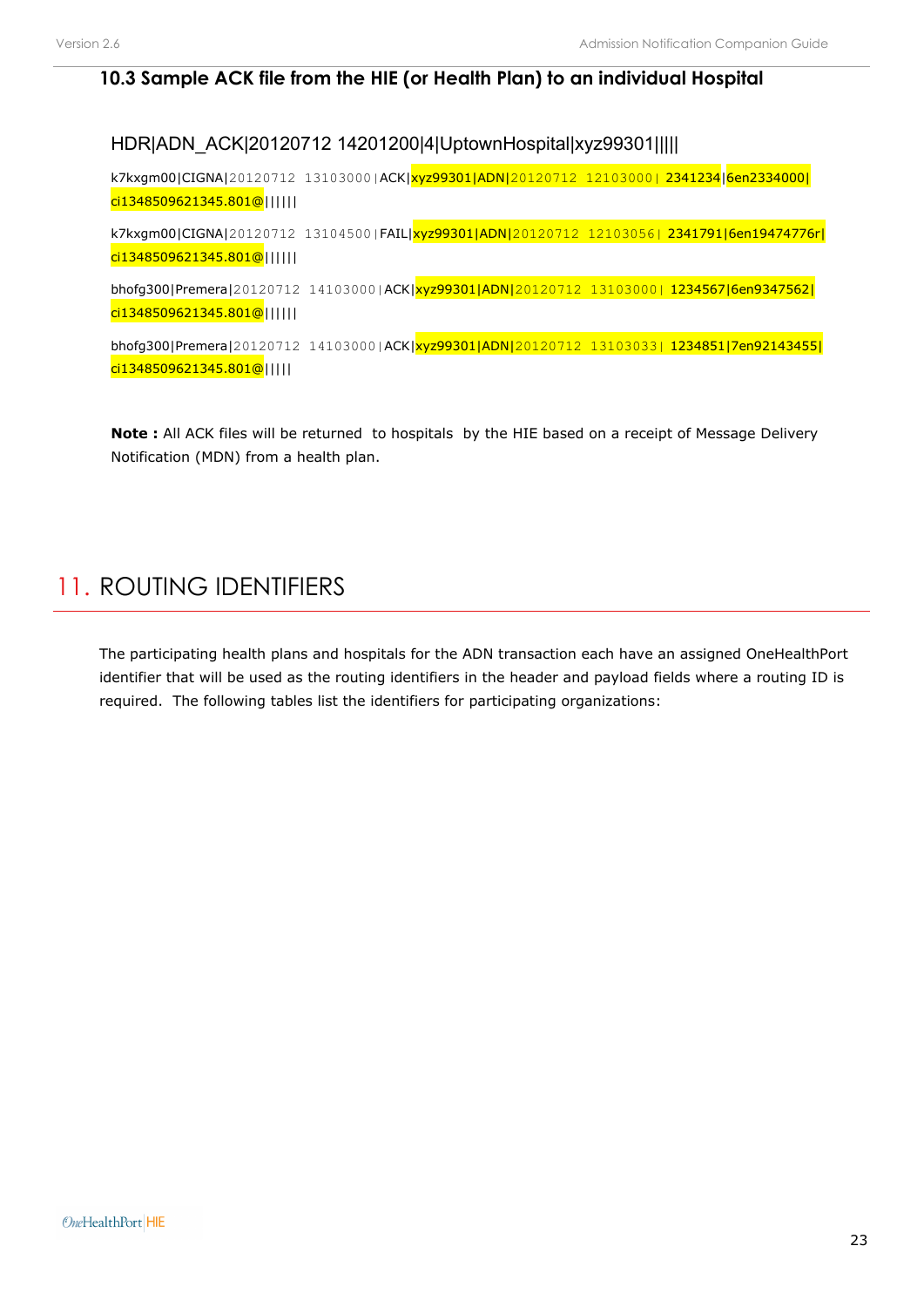|                                       | <b>Hospital - Individual Facility (ies)</b>     | <b>OHPHIE</b>     |
|---------------------------------------|-------------------------------------------------|-------------------|
| <b>Organization</b>                   | <b>Health Plan - Products/Lines of Business</b> | <b>Routing ID</b> |
| <b>Hospitals</b>                      |                                                 |                   |
| EvergreenHealth Medical Center        | EvergreenHealth Medical Center                  | cmyedh00          |
| MultiCare Health System               | Allenmore Hospital                              | cevv2400          |
| MultiCare Health System               | <b>Auburn Medical Center</b>                    | cevv2400          |
| MultiCare Health System               | Good Samaritan Hospital                         | cevv2400          |
| MultiCare Health System               | Mary Bridge Children's Hospital                 | cevv2400          |
| MultiCare Health System               | Tacoma General Hospital                         | cevv2400          |
| Providence Health and Services        | Providence Regional Medical Center Everett      | prhesy00          |
| Providence Health and Services        | Providence Holy Family Medical Center           | prhesy00          |
| Providence Health and Services        | Providence Mt. Carmel Hospital                  | prhesy00          |
| Providence Health and Services        | Providence Sacred Heart Medical Center          | prhesy00          |
| Providence Health and Services        | Providence St. Joseph's Hospital                | prhesy00          |
| Providence Health and Services        | Providence St. Mary Medical Center              | prhesy00          |
| Providence Health and Services        | Providence Centralia Hospital                   | prhesy00          |
| Providence Health and Services        | Providence St. Peter Medical Center             | prhesy00          |
| Providence Health and Services        | <b>Swedish Ballard</b>                          | mswjfy00          |
| Providence Health and Services        | Swedish Cherry Hill                             | mswjfy00          |
| Providence Health and Services        | Swedish Edmonds                                 | mswjfy00          |
| Providence Health and Services        | Swedish First Hill                              | mswjfy00          |
| <b>Providence Health and Services</b> | Swedish Issaquah                                | mswjfy00          |
| Virginia Mason Medical Center         | Virginia Mason Medical Center                   | ccm55b00          |